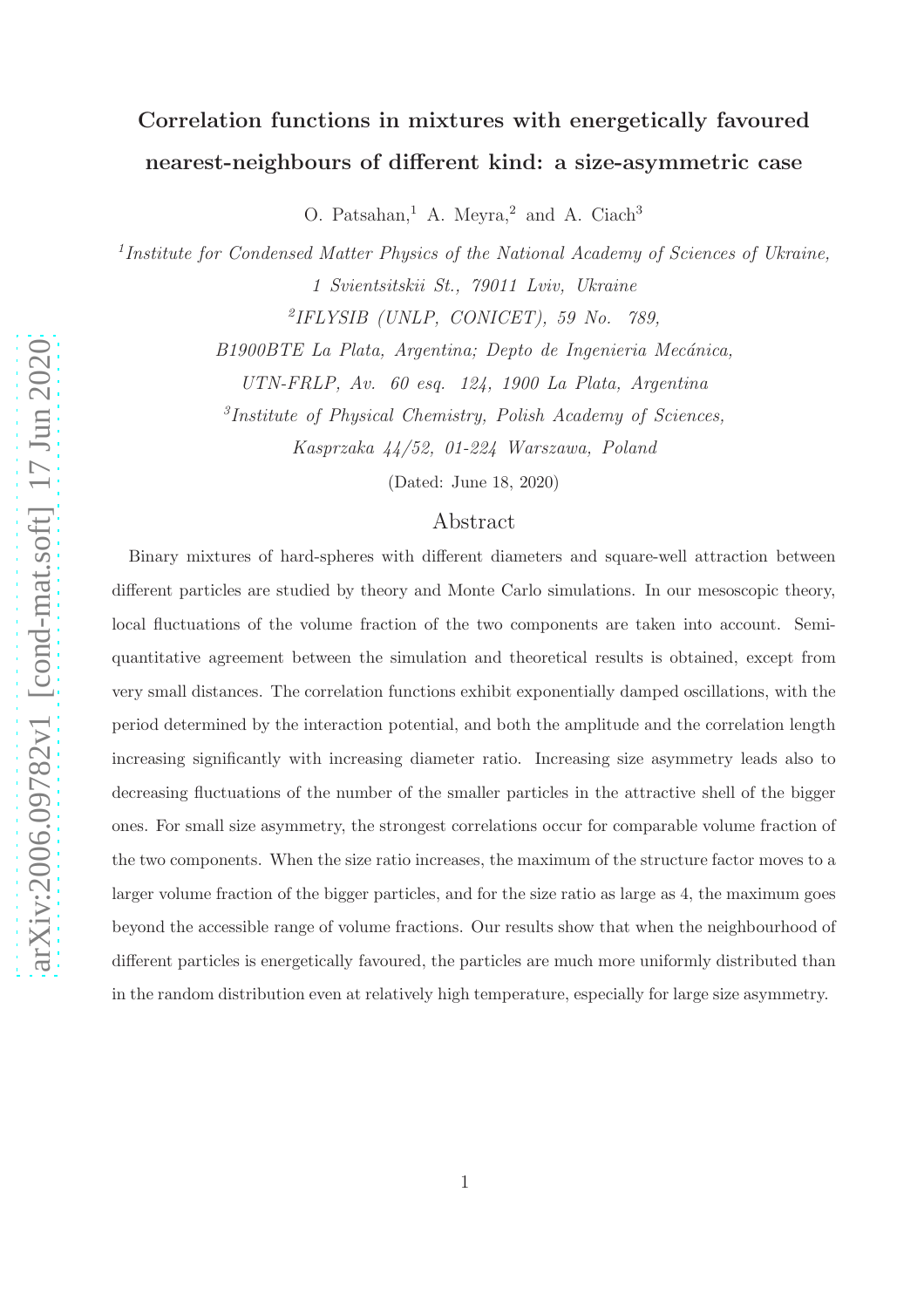#### I. INTRODUCTION

Local structure in simple liquids is determined by packing of hard spheres representing particle cores. Even in the case of spherical shapes, however, the distribution of the particles or molecules can be significantly different when the interactions between them exhibit some competing tendencies. In particular, in the case of electrostatic interactions, repulsion between like charges competes with attraction of opposite charges. At sufficiently low temperature, this competition leads to various ionic crystals in simple salts, as well as to a rich variety of ordered structures in mixtures of oppositely charged colloid particles with different size ratios [\[1](#page-26-0)[–3\]](#page-26-1). In the fluid phase, the order can still be present locally, as observed in simulations of ionic liquids (IL) and IL mixtures (ILM) [\[4](#page-26-2)], and predicted theoretically [\[5](#page-26-3)[–11\]](#page-26-4). The local order can be directly observed near a planar boundary, since the concentration or density profiles are similar to the corresponding correlation functions. Indeed, charge density oscillations in direction perpendicular to the planar boundary have been found in experiments, simulations and theory [\[12](#page-26-5)[–16\]](#page-26-6). In directions parallel to the confining plane, either hexagonal or stripe pattern formed by coions is formed in the near-surface layer, and the order extends beyond the first two layers of ions in ILM [\[15,](#page-26-7) [17](#page-26-8)]. Local order in mixtures of colloid particles can be induced by non-coulombic interactions as well, for example by H-bonds formation between different particles [\[18\]](#page-26-9).

Determination of the local structure in the case of Coulombic interactions by traditional liquid theories is very difficult [\[6,](#page-26-10) [19](#page-26-11)], especially in the case of large size asymmetry. It is easier to determine the structure of the fluid within the density functional theory (DFT) [\[20\]](#page-26-12) that can very well predict the structure induced by the packing of hard spheres. Unfortunately, in the standard DFT the interactions are taken into account in an expression of the mean-field (MF) type. This expression is inaccurate in a disordered phase with the local structure induced by the competing interactions, and the internal energy in this phase is overestimated [\[21](#page-26-13)]. As a result, instead of a disordered phase with strong local order, an ordered phase with long-range charge oscillations with a small amplitude is predicted for a significant part of the phase diagram [\[7](#page-26-14), [22](#page-26-15), [23\]](#page-27-0). A continuous transition to this ordered phase occurs at a λ-surface, where the correlation functions in Fourier representation diverge for a particular wavenumber [\[7,](#page-26-14) [10,](#page-26-16) [23\]](#page-27-0). Neither this divergency nor the continuous transition exist in reality. This disadvantage is cured in the modified DFT for mixtures, where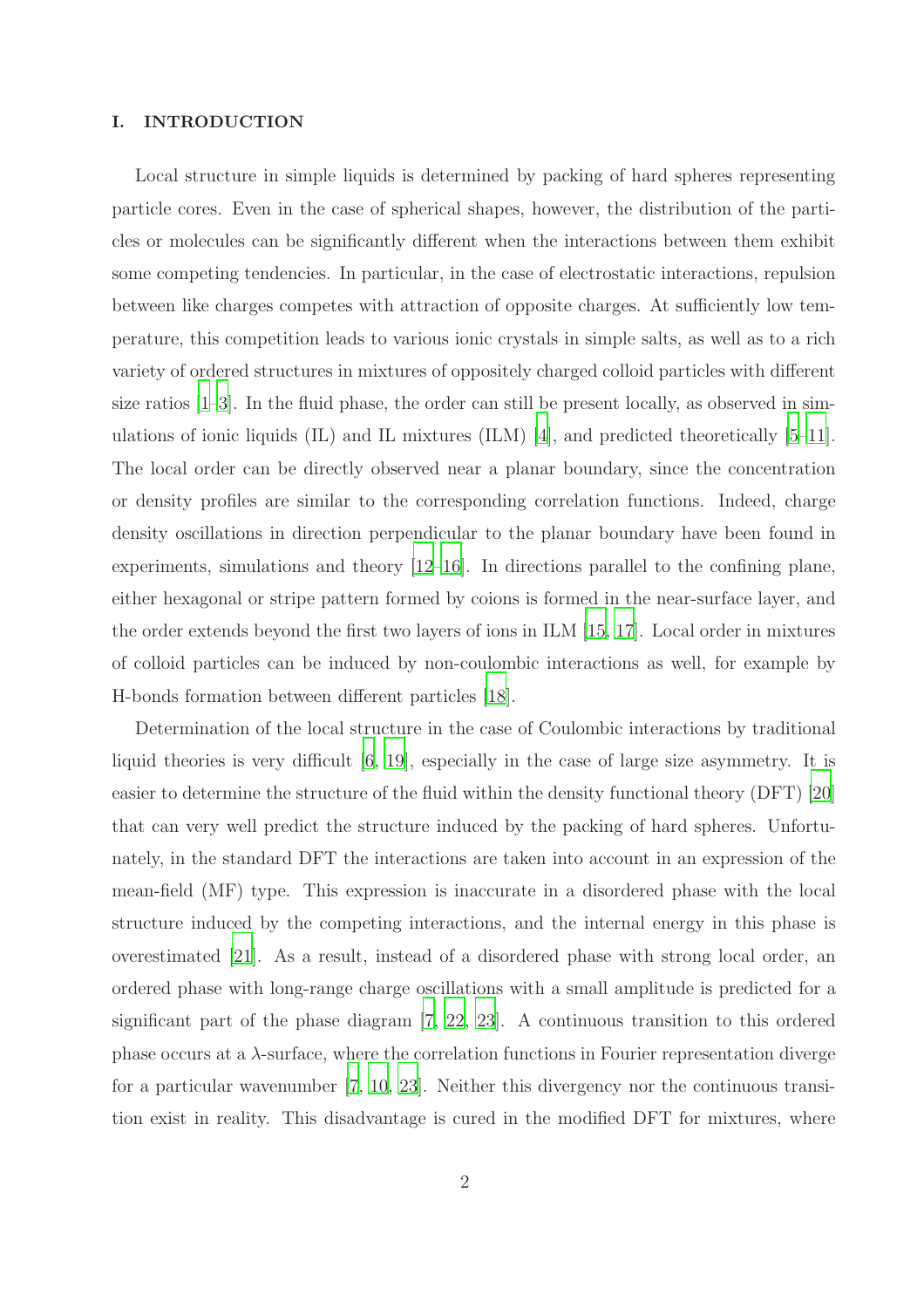the variance of the local volume fraction of the components is taken into account [\[24](#page-27-1)]. In Ref.[\[25\]](#page-27-2), it was shown that the results of the modified DFT agree semiquantitatively with Monte Carlo (MC) simulations for the binary mixture with equal diameters of the particles of the two species. In this work, we consider binary mixtures with different size ratios of the components, and calculate correlation functions within the theory developed in Ref.[\[24](#page-27-1), [25\]](#page-27-2).

Simulations of systems with Coulombic interactions are very difficult too, especially in the case of large size asymmetry [\[26](#page-27-3)[–28](#page-27-4)]. It is important to note, however that the periodic arrangement of the particles of the two species is determined by the excess of the energy associated with the density or concentration wave superimposed on the average density or concentration, respectively. As shown in Ref.[\[24\]](#page-27-1), two types of local order in binary mixtures can occur - either alternating dense and dilute regions are formed, or there are alternating regions rich in the first and in the second component. For the local order formation, the wavenumber corresponding to the largest decrease of the energy compared to the homogeneous state is crucial. For this reason, similar structures are expected for different interaction potentials, if in Fourier representation they assume extrema for the same wavenumbers [\[29\]](#page-27-5). We can study model systems that are expected to have similar local structure as systems composed of charged particles. To simplify the simulation studies as much as possible, in this work we consider a model of hard spheres with different diameters of the particles of the two species, and assume a square-well potential between particles of different kind. With such interactions, nearest neighbours of different species are favored energetically over the nearest neighbours of particles of the same species, as in the case of a binary mixture of charged particles.

The objective of our study in this work is twofold. First, we want to determine how the size asymmetry influences the periodic arrangement of particles, when the neighbourhood of different particles is energetically favored. Our second goal is to verify the accuracy of the modified DFT for different size ratios of the particles, and for different thermodynamic states. The theoretical results are compared with Monte Carlo (MC) simulations.

In sec.2, we introduce the model and describe briefly the simulations. In sec. 3, we summarize the theory developed in Ref. [\[24](#page-27-1), [25](#page-27-2)], and adopt it to the considered model and to the size-asymmetric hard-sphere reference system. In sec.4a, we present theoretical and simulation results for a small size asymmetry. Moderate and large size-asymmetry cases are described in sec.4b and 4c, respectively. The results are summarized in sec.5.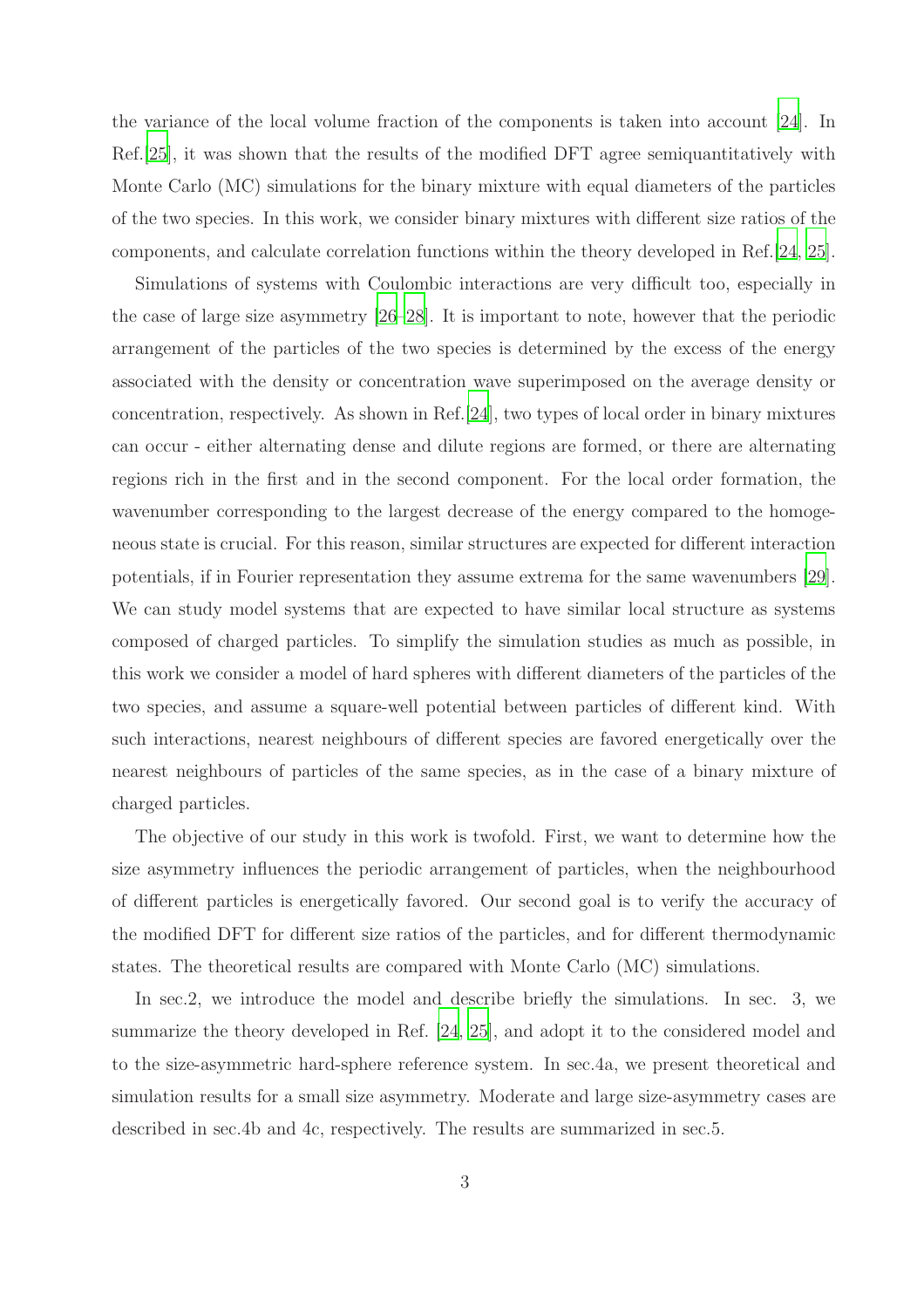#### II. THE MODEL AND THE SIMULATION METHOD

#### A. The model

We consider the model binary mixture in which the particles of the same species (like particles) interact through hard-core interactions and the particles of different species interact through the potential  $U_{12}(r)$  beyond the hard core. In general, the particles of different species differ in their hard-sphere diameters  $\sigma_1 \neq \sigma_2$ .

Thus, the pair interaction potentials are as follows:

<span id="page-3-2"></span>
$$
u_{\alpha\alpha}(r) = \begin{cases} \infty, & r < \sigma_{\alpha} \\ 0, & r \ge \sigma_{\alpha} \end{cases}, \qquad u_{12}(r) = \begin{cases} \infty, & r < \sigma_{12} \\ U_{12}(r), & r \ge \sigma_{12} \end{cases}, \tag{1}
$$

where  $\sigma_{12} = (\sigma_1 + \sigma_2)/2$ . For  $U_{12}(r)$ , we choose the square well potential, which can be presented in the form

<span id="page-3-1"></span>
$$
U_{12}(r) = -\varepsilon \theta(r-1)\theta(a-r),\tag{2}
$$

where a and r are in  $\sigma_{12}$  units.  $a > 1$  is the range of the potential and  $\varepsilon$  is the interaction strength at contact of the two unlike particles. The Fourier transform of the potential  $\beta U_{12}$ has the form:

<span id="page-3-0"></span>
$$
\beta \tilde{U}_{12}(k) = \frac{4\pi (ak\cos(ak) - k\cos(k) + \sin(k) - \sin(ak))}{k^3},\tag{3}
$$

where  $\beta = 1/(k_B T)$ ,  $\beta$  is the Boltzmann constant, and the wave-number k is in  $\sigma_{12}^{-1}$  units. The function [\(3\)](#page-3-0) is shown in Fig. [1](#page-4-0) for  $a = 1.2$ . For  $a = 1.2$ , the first maximum is at  $k = k_0 = 4.062$ .

The considered mixture undergoes two types of instability in the MF approximation: the instability (at  $k = 0$ ) connected with the gas-liquid phase separation and the instability (at  $k_0 \approx 4.062$ ) connected with the appearance of local inhomogeneity at the length scale  $2\pi/k_0$  [\[24](#page-27-1), [25](#page-27-2)].

In this work, we want to compare the local structure for small, moderate and large size asymmetry,  $\alpha = \sigma_1/\sigma_2$ , and choose the following values of the diameter ratio:  $\alpha =$ 0.8, 0.6, 0.25. The corresponding ratios of the particle volumes,  $v_{\alpha} = \pi \sigma_{\alpha}^3/6$ , are  $v_1/v_2 =$ 0.512, 0.216, 0.015625, respectively.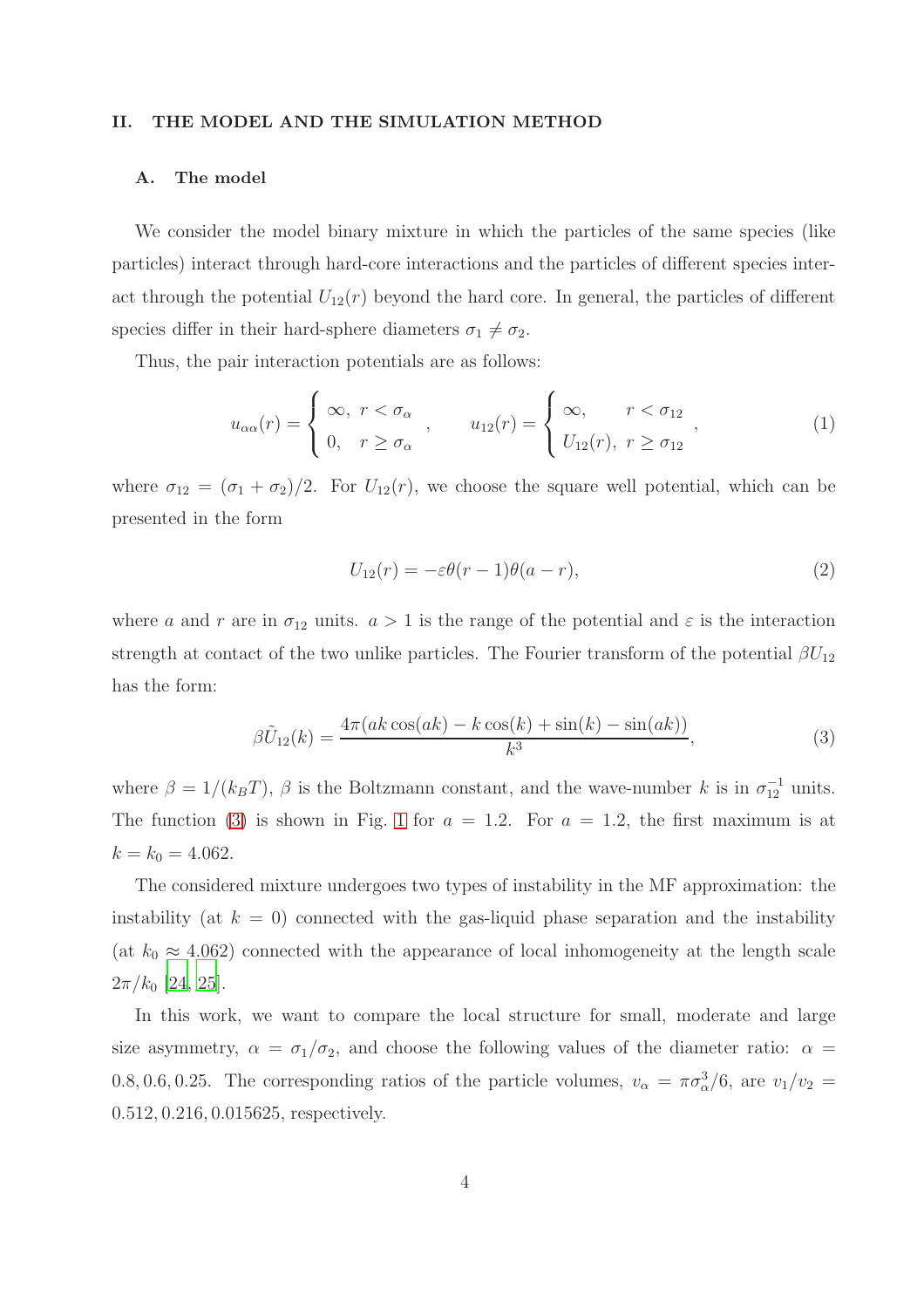

<span id="page-4-0"></span>FIG. 1: The Fourier transform of the interaction potential between particles of different kinds (Eq. [\(2\)](#page-3-1) for  $a = 1.2$ ). The wave-number k is in  $\sigma_{12}^{-1}$  units.

## B. The simulations

The binary mixture with  $\alpha = 0.8, 0.6, 0.25$  and  $a = 1.2\sigma_{12}$ , where  $\sigma_{12} = (\sigma_1 + \sigma_2)/2$ , has been simulated via Monte Carlo technique in the NVT ensemble.  $N = N_1 + N_2$  particles (systems I-III in Table [I\)](#page-4-1) are placed in a cubic box with periodical boundary conditions applied in the three directions. Interactions between the particles are described in Eqs. [\(1\)](#page-3-2)– [\(2\)](#page-3-1). The reference length for the particle size and the simulation box is  $\sigma_1 = 1.0$ , and the energies are  $\epsilon_1 = \epsilon_2 = 0.0$  and  $\epsilon_{12} = -1.0$ . A cut-off radius, which is the interaction range of the square well potential, depends on  $\sigma_2$ , for that reason it is indicated in Table I. Each system have run  $10^7$  Monte Carlo steps for equilibration and  $10^6$  for production.

<span id="page-4-1"></span>TABLE I: Simulation details for the systems considered. For systems I–II the size of the simulation box is  $20\sigma_1$ , but for system III, the box size is  $40\sigma_1$ .  $N_1$ ,  $\zeta_1$  and  $N_2$ ,  $\zeta_2$  denote the number of particles and the volume fraction of the species 1 and 2, respectively.  $R_{cut}$  is the cutoff length in  $\sigma_1$  units,  $\zeta_i = \pi \rho_i \sigma_i^3/6, \ \rho_i = N_i/V, \text{ and } T^* = k_B T/|\epsilon_{12}|.$ 

|     | $ {\rm Systems} \alpha = \sigma_1/\sigma_2 $ T <sup>*</sup> | $N_1$ 1        | $N_2$                             | $\zeta_1$        | $\zeta_2$ | $R_{cut}$ |
|-----|-------------------------------------------------------------|----------------|-----------------------------------|------------------|-----------|-----------|
|     | 0.8                                                         |                | $0.1$   2597   1799   0.17   0.23 |                  |           | 1.35      |
| П   | 0.6                                                         | $0.1$ 3514 886 |                                   | $0.23 \mid 0.27$ |           | 1.6       |
| III | 0.25                                                        |                | $0.6$   15890   516   0.13   0.27 |                  |           | 3.0       |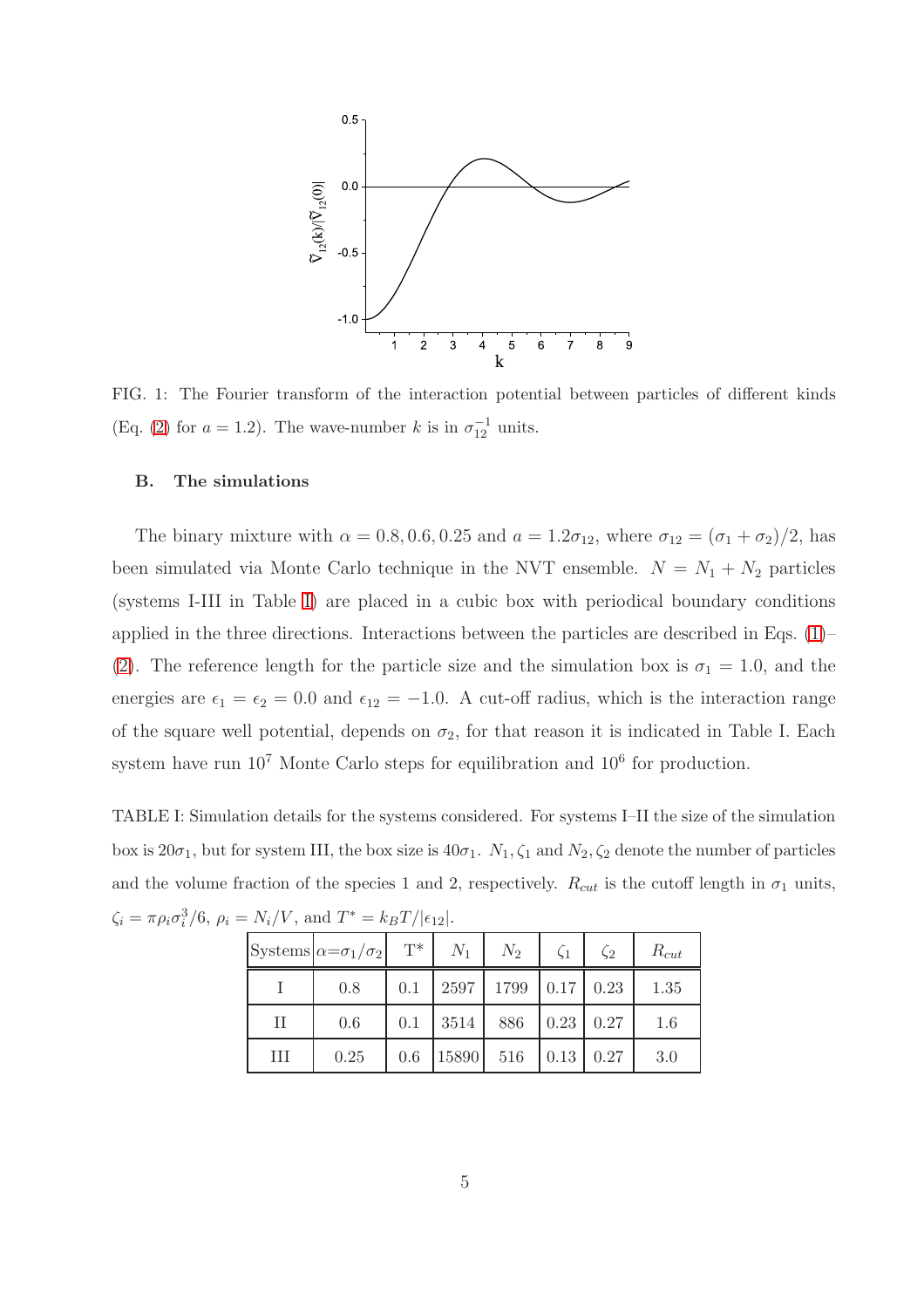#### III. THEORY

#### A. Brief summary of the DFT for inhomogeneous mixtures

In the case of size asymmetry, the number density of smaller particles can be larger than the number density of the big ones, but the volume occupied by them can be significantly smaller. For this reason, the theory developed in Ref. [\[24\]](#page-27-1) is based on the local volume fractions,  $\zeta_{\alpha}(\mathbf{r}) < 1$ , where in the binary mixture  $\alpha = 1, 2$ . We are interested in the correlation functions in the disordered phase,

<span id="page-5-0"></span>
$$
G_{\alpha\beta}(\mathbf{r}) = \langle \Delta \zeta_{\alpha}(\mathbf{r}_0) \Delta \zeta_{\beta}(\mathbf{r} + \mathbf{r}_0) \rangle, \tag{4}
$$

where  $\Delta \zeta_\alpha(\mathbf{r}) = \zeta_\alpha(\mathbf{r}) - \bar{\zeta}_\alpha$ , and  $\bar{\zeta}_\alpha$  is the average volume fraction of the species  $\alpha$  in the disordered phase. The matrix G with the elements defined in [\(4\)](#page-5-0) satisfies the analog of the Ornstein-Zernicke equation,  $G = C^{-1}$ , where the inverse correlation functions  $\tilde{C}_{\alpha\beta}(\mathbf{r}_1, \mathbf{r}_2)$ (related to the direct correlation functions) are the second functional derivatives with respect to  $\zeta_{\alpha}(\mathbf{r}_1)$  and  $\zeta_{\beta}(\mathbf{r}_2)$  of the functional

<span id="page-5-1"></span>
$$
\beta F[\zeta_1, \zeta_2] = \beta \Omega_{co}[\zeta_1, \zeta_2] - \ln \left[ \int D\phi_1 \int D\phi_2 e^{-\beta H_{fluc}} \right],\tag{5}
$$

where

$$
H_{fluc}[\zeta_1, \zeta_2 | \phi_1, \phi_2] = \Omega_{co}[\zeta_1 + \phi_1, \zeta_2 + \phi_2] - \Omega_{co}[\zeta_1, \zeta_2],
$$

and  $\Omega_{co}[\zeta_1,\zeta_2]$  is the grand potential with the local volume fractions constrained to have the fixed forms. We assume

$$
\Omega_{co} = \frac{1}{2} \int d\mathbf{r}_1 \int d\mathbf{r}_2 V_{\alpha\beta} (|\mathbf{r}_1 - \mathbf{r}_2|) \zeta_{\alpha}(\mathbf{r}_1) \zeta_{\beta}(\mathbf{r}_2) - TS - \mu_{\alpha} N_{\alpha},
$$

where  $V_{\alpha\beta}(r) = U_{\alpha\beta}(r)/(v_{\alpha}v_{\beta})$  is the interaction potential (in appropriate units) between the species  $\alpha$  and  $\beta$  separated by the distance r, the entropy S satisfies the relation  $-TS =$  $\int f_h(\zeta_1(\mathbf{r}), \zeta_2(\mathbf{r}))d\mathbf{r}$ , where  $f_h$  is the free-energy density of the hard-core reference system in the local-density approximation, and  $\mu_{\alpha}$ ,  $N_{\alpha}$  are the chemical potential and the number of particles of the species  $\alpha$ , respectively.  $\phi_{\alpha}(\mathbf{r})$  is the local fluctuation of the volume fraction of the component  $\alpha$ .

In MF, the second term on the RHS of Eq.[\(5\)](#page-5-1) is neglected. In the lowest-order nontrivial approximation beyond MF [\[24\]](#page-27-1),

<span id="page-5-2"></span>
$$
\tilde{C}_{\alpha\beta}(k) = \beta \tilde{V}_{\alpha\beta}(k) + A_{\alpha\beta} + \frac{A_{\alpha\beta\gamma\delta}}{2} \mathcal{G}_{\gamma\delta},\tag{6}
$$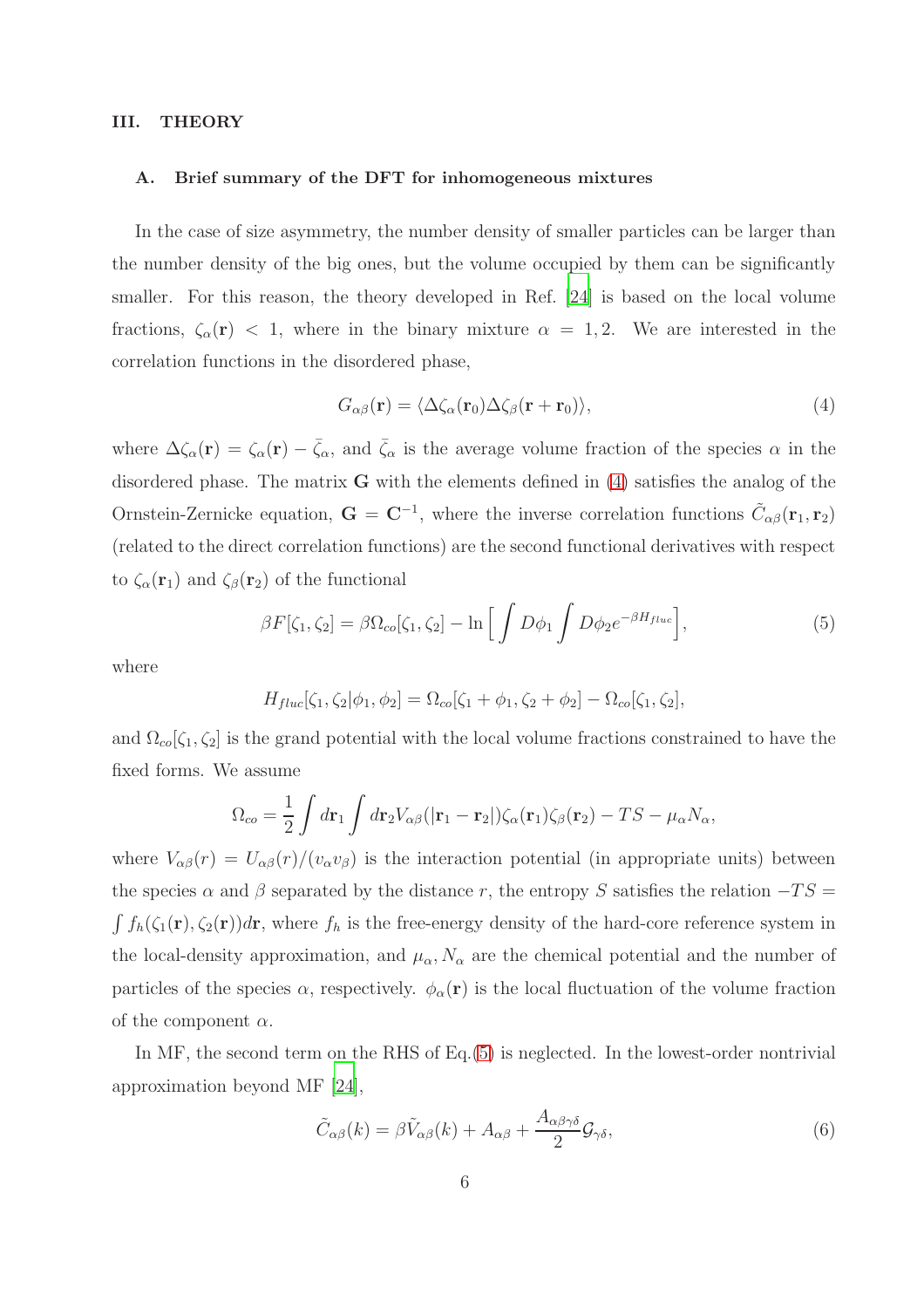where  $\hat{f}(k)$  denotes the function f in Fourier representation, and the summation convention is used. In the above equation,

$$
A_{\alpha_1...\alpha_j} = \frac{\partial^j \beta f_h(\zeta_1, \zeta_2)}{\partial \zeta_{\alpha_1}...\partial \zeta_{\alpha_j}},\tag{7}
$$

with  $\alpha_i = 1, 2$ . Note that in this approximation, the dependence of  $\tilde{C}_{\alpha\beta}(k)$  on k comes only from  $\beta \tilde{V}_{\alpha\beta}(k)$ . The last term in Eq.[\(6\)](#page-5-2) is the fluctuation contribution, and comes from the last term in [\(5\)](#page-5-1) in the Brazovskii-type approximation [\[30\]](#page-27-6). Here,  $\mathcal{G}_{\gamma\delta}$  denotes the integral

<span id="page-6-0"></span>
$$
\mathcal{G}_{\gamma\delta} = \int \frac{d\mathbf{k}}{(2\pi)^3} \tilde{G}_{\gamma\delta}(k). \tag{8}
$$

Eqs.[\(6\)](#page-5-2)-[\(8\)](#page-6-0) have to be solved self-consistently. In general, it is a nontrivial task.

We focus on the disordered inhomogeneous phase and assume that the inhomogeneities occur on a well-defined length scale. In such a case, the peak of  $\tilde{G}_{\gamma\delta}(k)$  is high and narrow. For functions with a high, narrow peak, the main contribution to the integral comes from the vicinity of the maximum. We assume that the maximum of all the integrands in [\(8\)](#page-6-0) is very close to the minimum at  $k = k_0$  of det  $\tilde{C}(k)$ , and we make the approximation

$$
\mathcal{G}_{\alpha\beta} = [\tilde{C}_{\alpha\beta}(k_0)]\mathcal{G},\tag{9}
$$

where  $[\tilde{C}_{\alpha\alpha}(k)] = \tilde{C}_{\beta\beta}(k)$  and  $[\tilde{C}_{\alpha\beta}(k)] = -\tilde{C}_{\alpha\beta}(k)$  for  $\alpha \neq \beta$ , and

<span id="page-6-2"></span>
$$
\mathcal{G} = \int \frac{d\mathbf{k}}{(2\pi)^3} \frac{1}{\det \tilde{\mathbf{C}}(k)}.
$$
\n(10)

Near the minimum at  $k_0$ , we have the approximation

<span id="page-6-1"></span>
$$
\det \tilde{\mathbf{C}}(k) = D_0 + \frac{\beta \tilde{W}''(k_0)}{2} (k - k_0)^2 + \dots \tag{11}
$$

where  $\tilde{W}''(k_0)$  depends on the interaction potentials, and

$$
D_0 = \det \tilde{\mathbf{C}}(k_0). \tag{12}
$$

From the approximation [\(11\)](#page-6-1) and [\(10\)](#page-6-2), we obtain [\[24](#page-27-1), [31\]](#page-27-7)

$$
\mathcal{G} \approx \frac{k_0^2}{\pi \sqrt{2\beta \tilde{W}''(k_0)D_0}}.\tag{13}
$$

With all the above assumptions, the problem reduces to determination of the minimum of det  $\tilde{\mathbf{C}}(k)$ , and to a solution of 3 algebraic equations for  $\tilde{C}_{\alpha\beta}(k_0)$  (see Eq.[\(6\)](#page-5-2) for  $k = k_0$ ), because

<span id="page-6-3"></span>
$$
\tilde{C}_{\alpha\beta}(k) = \tilde{C}_{\alpha\beta}(k_0) + \beta(\tilde{V}_{\alpha\beta}(k) - \tilde{V}_{\alpha\beta}(k_0)).
$$
\n(14)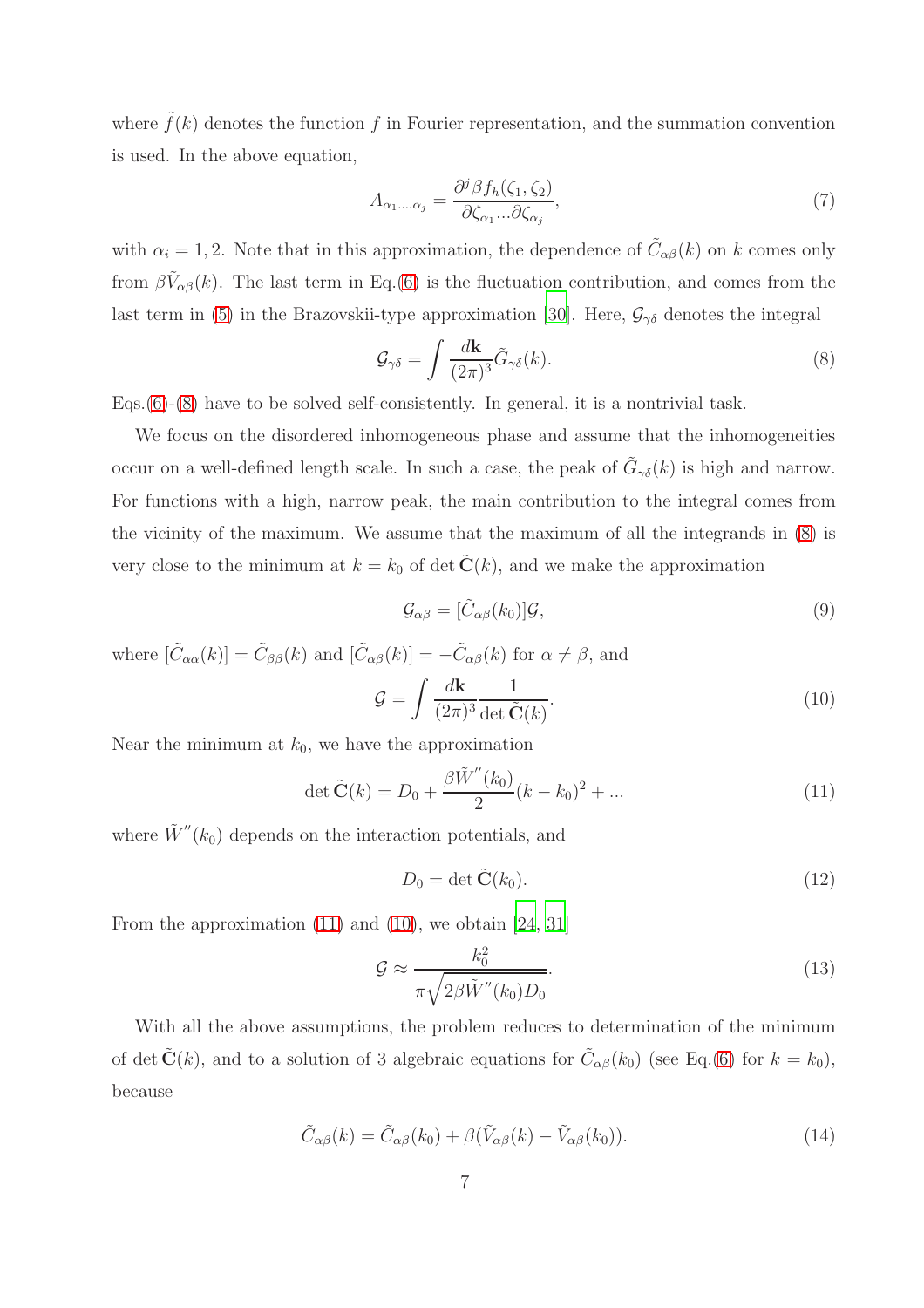#### B. Correlation functions in the considered model

For the model [\(1\)](#page-3-2)-[\(2\)](#page-3-1), the closed set of 4 equations for the unknowns  $k_0$  and  $\tilde{C}_{\alpha\beta}(k_0)$ takes the form

<span id="page-7-0"></span>
$$
\tilde{V}'_{12}(k_0) = 0,\t\t(15)
$$

<span id="page-7-1"></span>
$$
\tilde{C}_{11}(k_0) = A_{11} + \frac{k_0^2}{2\pi\sqrt{2\beta W''(k_0)D_0}} \left[ A_{1111}\tilde{C}_{22}(k_0) - 2A_{1112}\tilde{C}_{12}(k_0) + A_{1122}\tilde{C}_{11}(k_0) \right], \quad (16)
$$

$$
\tilde{C}_{22}(k_0) = A_{22} + \frac{k_0^2}{2\pi\sqrt{2\beta\tilde{W}''(k_0)D_0}} \left[ A_{1122}\tilde{C}_{22}(k_0) - 2A_{1222}\tilde{C}_{12}(k_0) + A_{2222}\tilde{C}_{11}(k_0) \right], \quad (17)
$$
\n
$$
\tilde{C}_{12}(k_0) = \beta\tilde{V}_{12}(k_0) + A_{12} + \frac{k_0^2}{2\pi\sqrt{2\beta\tilde{W}''(k_0)D_0}} \left[ A_{1112}\tilde{C}_{22}(k_0) - 2A_{1122}\tilde{C}_{12}(k_0) + A_{1222}\tilde{C}_{11}(k_0) \right], \quad (18)
$$

where

$$
\tilde{W}''(k_0) = -2\tilde{V}_{12}''(k_0)\tilde{C}_{12}(k_0),\tag{19}
$$

and we denote by '(") the first (second)-order derivative of  $\tilde{V}_{12}(k)$  with respect to the wave number k. Note that the minimum of det  $\tilde{C}(k)$  corresponds to the maximum of  $\tilde{V}_{12}(k)$ .

Once Eqs.[\(15\)](#page-7-0)-[\(18\)](#page-7-1) are solved, the correlation functions  $\tilde{C}_{\alpha\beta}(k)$  can be obtained from Eq.[\(14\)](#page-6-3). Finally, the interaction potential  $\tilde{V}_{12}(k)$  (an even function of k) is approximated as follows: ′′

<span id="page-7-2"></span>
$$
\tilde{V}_{12}(k) \approx \tilde{V}_{12}(k_0) + \frac{V_{12}''(k_0)}{8k_0^2}(k^2 - k_0^2)^2.
$$
\n(20)

To calculate  $\tilde{G}_{\alpha\beta}(k)$  in the Brazovskii-type approximation, we solve Eqs [\(16\)](#page-7-1)- [\(18\)](#page-7-1) with respect to  $\tilde{C}_{\alpha\beta}(k_0)$  and from  $\mathbf{G} = \mathbf{C}^{-1}$ , we obtain

<span id="page-7-3"></span>
$$
\tilde{G}_{11}(k) = \frac{\tilde{C}_{22}(k_0)}{D(k)}, \qquad \tilde{G}_{22}(k) = \frac{\tilde{C}_{11}(k_0)}{D(k)}, \tag{21}
$$

$$
\tilde{G}_{12}(k) = -\frac{\tilde{C}_{12}(k_0) + \beta \Delta \tilde{V}_{12}(k)}{D(k)},
$$
\n(22)

where

<span id="page-7-4"></span>
$$
D(k) = \tilde{C}_{11}(k_0)\tilde{C}_{22}(k_0) - (\tilde{C}_{12}(k_0) + \beta \Delta \tilde{V}_{12}(k))^2, \qquad (23)
$$

and  $\Delta \tilde{V}_{12}(k) = \tilde{V}_{12}(k) - \tilde{V}_{12}(k_0) \approx \frac{V''_{12}(k_0)}{8k_0^2}$  $\frac{2^{(k_0)}}{8k_0^2}(k^2-k_0^2)^2$  (see Eq. [\(20\)](#page-7-2)).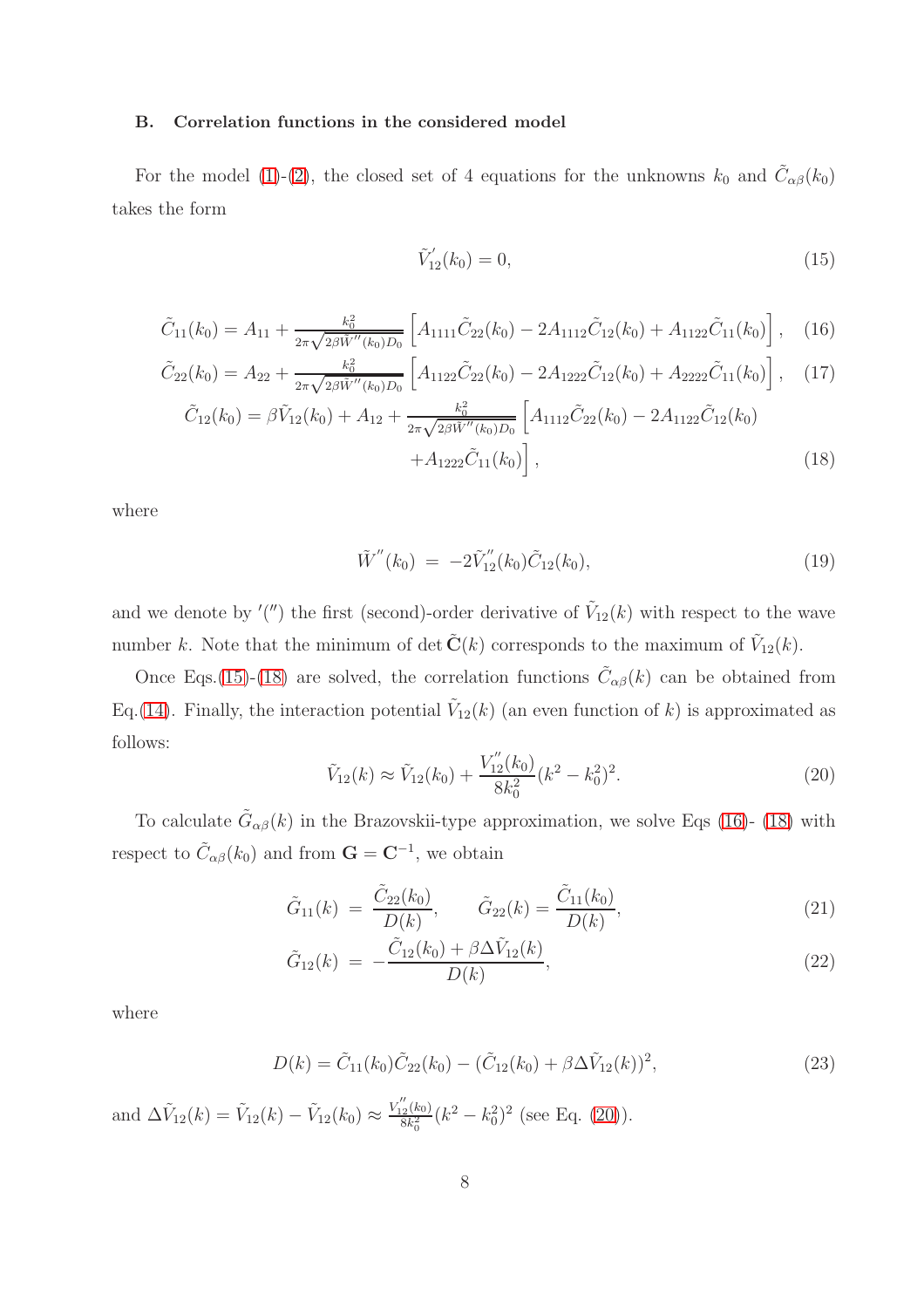In MF, the correlation functions are given by Eqs.[\(21\)](#page-7-3)-[\(23\)](#page-7-4), but with  $\tilde{C}_{\alpha\alpha}(k)$  approximated by  $A_{\alpha\alpha}$ , and  $\tilde{C}_{12}(k)$  approximated by  $A_{12} + \beta \tilde{V}_{12}(k)$ . The correlation func-tions diverge for vanishing denominator in [\(21\)](#page-7-3)-[\(22\)](#page-7-3). From the MF equation  $D(k)$  =  $A_{11}A_{22} - (A_{12} + \beta \tilde{V}_{12}(k))^2 = 0$  one can get the expressions for both the gas-liquid spinodals and the  $\lambda$ -surfaces:

<span id="page-8-2"></span>
$$
T_{sp}^{*} = -\left(\frac{3}{4\pi}\right)^{2} \frac{(1+\alpha)^{6}}{\alpha^{3}} \frac{\tilde{V}_{12}(0)}{\sqrt{A_{11}A_{22}} + A_{12}},\tag{24}
$$

$$
T_{\lambda}^{*} = \left(\frac{3}{4\pi}\right)^{2} \frac{(1+\alpha)^{6}}{\alpha^{3}} \frac{\tilde{V}_{12}(k_{0})}{\sqrt{A_{11}A_{22}} - A_{12}},
$$
\n(25)

where  $T^* = k_B T / \varepsilon$ , and

$$
\tilde{V}_{12}(k_0 = 0) = -\frac{4}{3}\pi(a^3 - 1), \qquad \tilde{V}_{12}(k_0 = 4.062, a = 1.2) \simeq 0.644. \tag{26}
$$

## C. Free energy for a mixture of hard-spheres with unequal diameters

We present the free-energy density of the reference system as follows:

<span id="page-8-0"></span>
$$
f_h(\zeta_1, \zeta_2) = \zeta_1 \ln \zeta_1 + \zeta_2 \ln \zeta_2 + f_{ex}(\zeta_1, \zeta_2), \tag{27}
$$

where in the Carnahan-Starling approximation  $f_{ex}(\zeta_1, \zeta_2)$  has the form [\[32](#page-27-8)]:

$$
f_{ex}(\zeta_1, \zeta_2) = \frac{6}{\pi} \left(\frac{1+\alpha}{2\alpha}\right)^3 (\zeta_1 + \alpha^3 \zeta_2) \left[ -1 - \frac{3}{2} (1 - y_1 + y_2 + y_3) \right.
$$
  
 
$$
+ \frac{3y_2 + 2y_3}{1 - \zeta} + \frac{3}{2} \frac{(1 - y_1 - y_2 - y_3/3)}{(1 - \zeta)^2} + (y_3 - 1) \ln(1 - \zeta) \right],
$$
 (28)

with

$$
y_1 = \Delta_{12} \frac{1+\alpha}{\sqrt{\alpha}}, \qquad y_2 = \Delta_{12} \frac{\zeta_1 + \alpha \zeta_2}{\sqrt{\alpha} \zeta}, \qquad y_3 = \frac{(\zeta_1 + \alpha \zeta_2)^3}{(\zeta_1 + \alpha^3 \zeta_2)\zeta^2}, \tag{29}
$$

<span id="page-8-1"></span>
$$
\Delta_{12} = \frac{\zeta_1 \zeta_2 (\alpha - 1)^2 \sqrt{\alpha}}{(\zeta_1 + \alpha^3 \zeta_2) \zeta},\tag{30}
$$

and  $\zeta = \zeta_1 + \zeta_2$  ( $\zeta_\alpha = \pi \rho_\alpha \sigma_\alpha^3/6$ ). For  $\alpha = 1$ ,  $f_{ex}(\zeta_1, \zeta_2)$  reduces to the free energy density for a one-component case  $f_{ex}(\zeta)$ .

Introducing the concentration of the 2nd species,  $x = \rho_2/\rho$ , we can present the packing fractions  $\zeta_1$  and  $\zeta_2$  as follows:

$$
\zeta_1 = \frac{(1-x)\alpha^3 \zeta}{x + (1-x)\alpha^3}, \qquad \zeta_2 = \frac{x\zeta}{x + (1-x)\alpha^3}.
$$
 (31)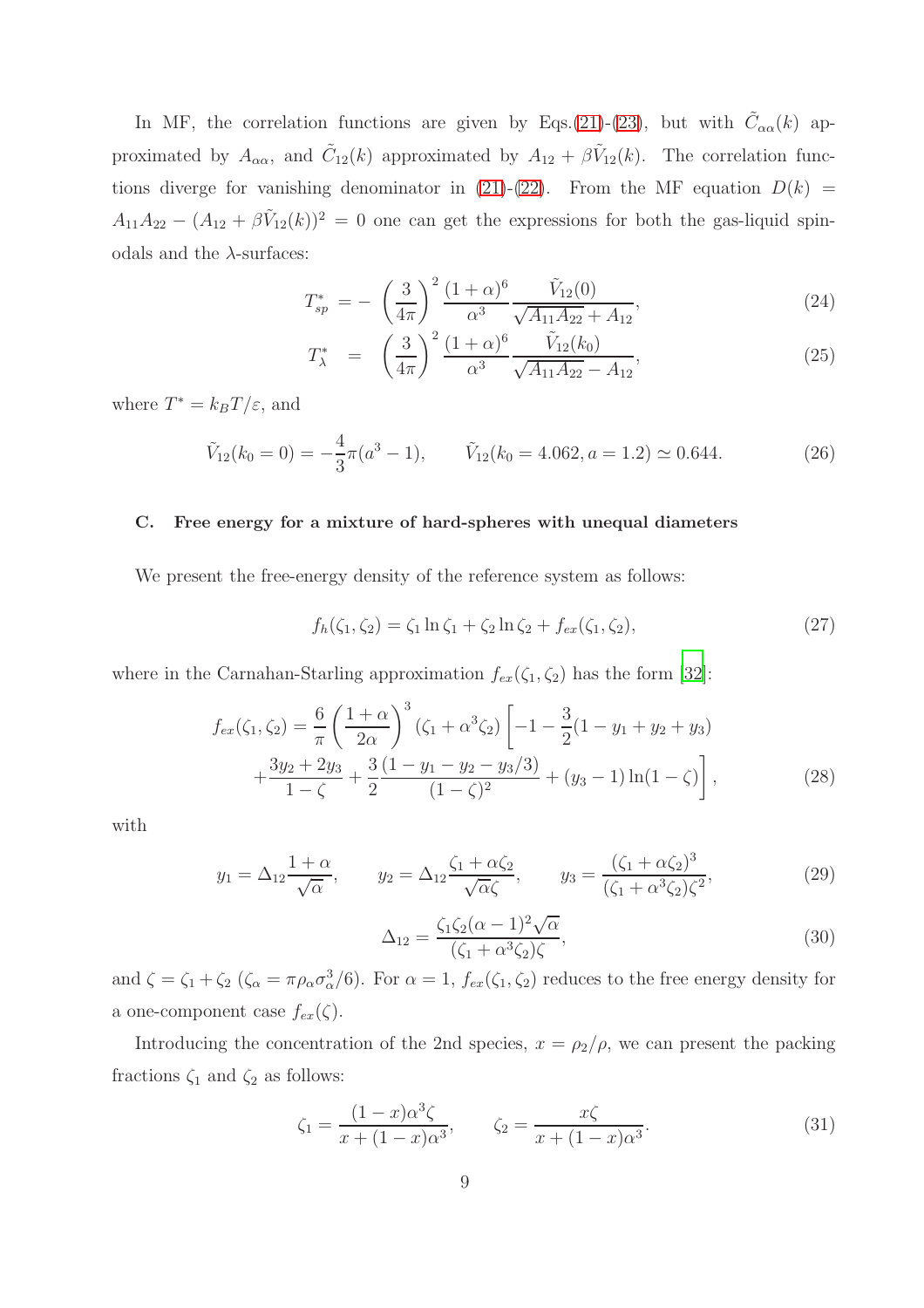Alternatively, the fraction of the volume occupied by the larger particles,  $c = \zeta_2/\zeta$ , can be considered. Using Eqs. [\(27\)](#page-8-0)-[\(30\)](#page-8-1), one can get explicit expressions for  $A_{\alpha\beta}$  and  $A_{\alpha\beta\gamma\nu}$ . For the fixed diameter ratio  $\alpha$ , they are functions of both the total packing fraction  $\zeta$  and either the concentration  $x$ , or  $c$ .

## IV. RESULTS

A. Case  $\alpha = 0.8$ 

### *1. Theoretical results*

We start with the case of small size asymmetry  $\alpha = 0.8$  ( $\sigma_2 = 1.25\sigma_1$ ). In Fig. [2,](#page-9-0) we present the  $T^*$ - $\zeta$ -plots of the MF boundaries of the stability of the disordered phase (see Eqs.  $(24)-(25)$  $(24)-(25)$  for a set of fixed concentrations. In Fig. [2,](#page-9-0) the curves with maxima are the gas-liquid spinodals, while the  $\lambda$ -lines are presented as straight lines. As one can see, the dependence of  $T^*$  on the concentration at the fixed  $\zeta$  is nonmonotonic (for both types of instability). This is in contrast to the case of a size-symmetric mixture [\[25](#page-27-2)].



<span id="page-9-0"></span>FIG. 2: Gas-liquid spinodals and  $\lambda$ -lines for the model [\(2\)](#page-3-1) at  $a = 1.2$  and  $\alpha = 0.8$  for different concentrations. Solid lines:  $c = 0.33$  ( $x = 0.2$ ), dashed lines:  $c = 0.57$  ( $x = 0.4$ ), dotted lines:  $c = 0.75$  ( $x = 0.6$ ), and dash-dotted lines:  $c = 0.89$  ( $x = 0.8$ ). The filled square denotes the thermodynamic state located below the  $\lambda$ -surface but above the gas-liquid spinodal, for which the correlation functions are shown in Fig[.4](#page-10-0) (see text for more details).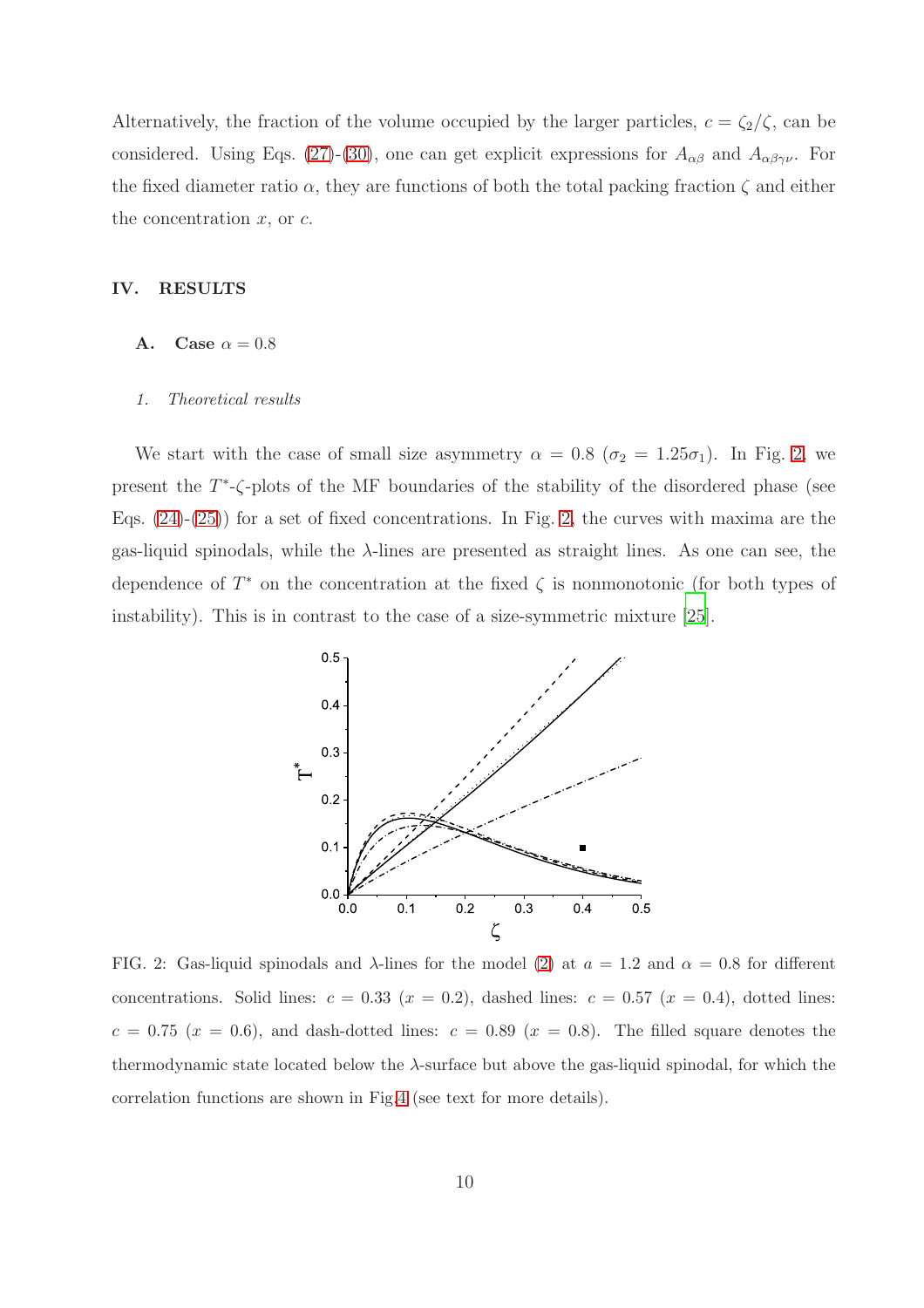First, we calculate the MF correlation functions in Fourier representation above the  $\lambda$ surface. The corresponding correlation functions  $\tilde{G}_{\alpha\beta}(k)$  are shown in Fig. [3](#page-10-1) (panel a) for  $T^* = 0.52$ ,  $\zeta = 0.4$  and  $c = 0.57$ . The maximum (minimum) of  $\tilde{G}_{\alpha\beta}(k)$  corresponds to the maximum of the interaction potential  $\tilde{V}_{12}(k)$  and it is located at  $k = k_0$  (see Fig. [1\)](#page-4-0).



<span id="page-10-1"></span>FIG. 3: (Colour online) Correlation functions  $\tilde{G}_{\alpha\beta}(k)$  for  $\alpha = 0.8$  in MF approximation (panel a) and with the effect of fluctuations taken into account (panel b) for the thermodynamic state above the  $\lambda$ -surface:  $T^* = 0.52$ ,  $\zeta = 0.4$  and  $c = 0.57$   $(x = 0.4)$ . Upper solid lines:  $\tilde{G}_{11}(k)$ , dashed lines:  $\tilde{G}_{22}(k)$ , and lower solid lines:  $\tilde{G}_{12}(k)$ .



<span id="page-10-0"></span>FIG. 4: (Colour online) Correlation functions in Fourier representation for  $\alpha = 0.8$  with the effect of fluctuations taken into account. Upper solid lines:  $\tilde{G}_{11}(k)$ , dashed lines:  $\tilde{G}_{22}(k)$  and lower solid lines:  $\tilde{G}_{12}(k)$ .  $T^* = 0.1$ ,  $\zeta = 0.4$  and  $c = 0.33$  (panel a),  $c = 0.57$  (panel b).

Now, we go beyond MF and calculate the correlation functions in Fourier representation, taking into account the effect of fluctuations. We fix the total volume fraction at  $\zeta = 0.4$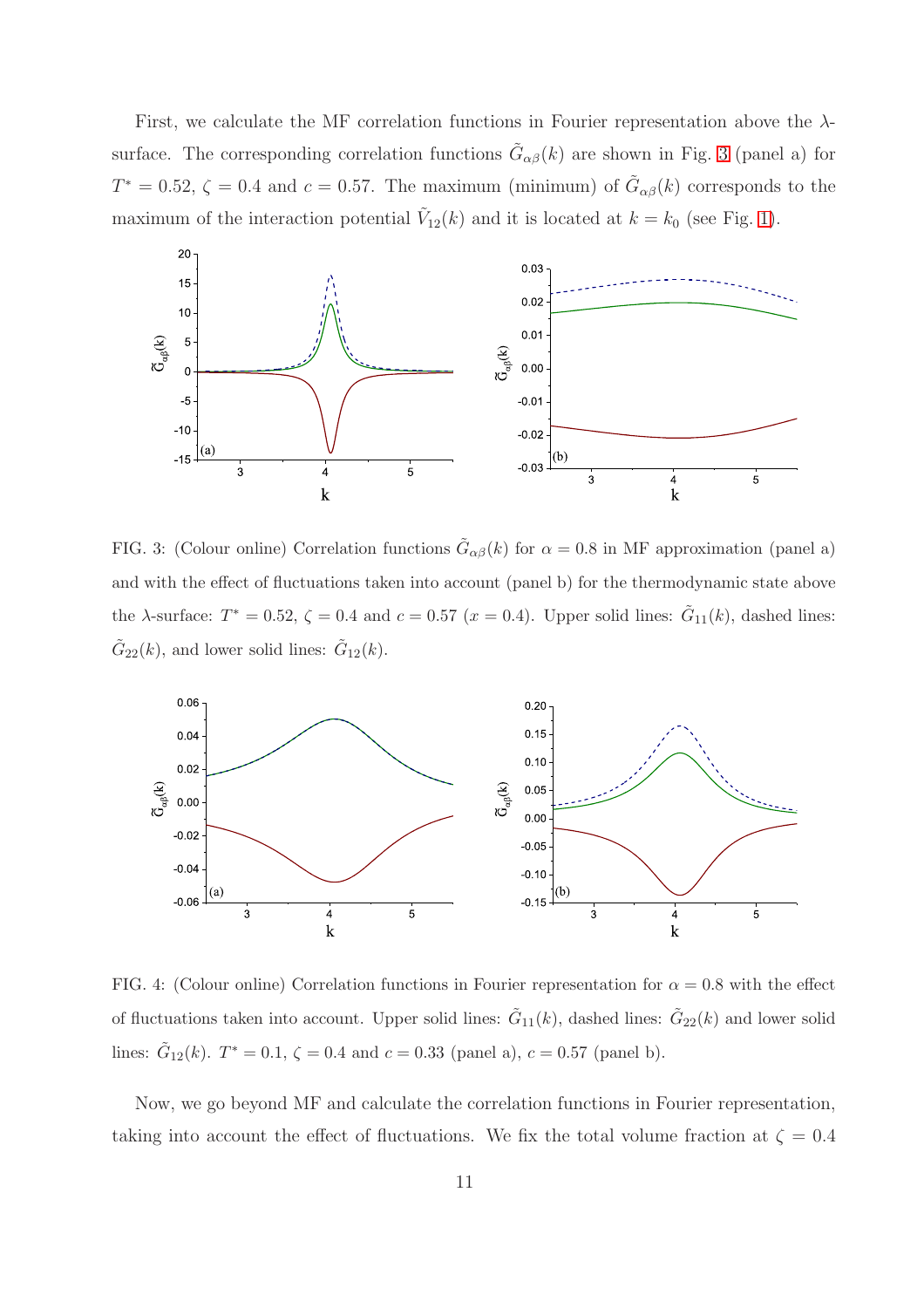<span id="page-11-0"></span>TABLE II: The decay length  $\alpha_0^{-1}$  and the period of oscillations  $\lambda = 2\pi/\alpha_1$  of the pair correlation functions  $G_{\alpha\beta}(r)$  (Eq. [\(32\)](#page-12-0)) depending on the total number density  $\zeta$  for fixed values of the size asymmetry ratio  $\alpha$ , temperature  $T^*$  and concentration c.  $T^* = k_B T/|\epsilon_{12}|$ ,  $\alpha_0$  and  $\alpha_1$  are in  $\sigma_{12}^{-1}$ units

| $\alpha = \sigma_1/\sigma_2$ | $T^*$ | $c=\zeta_2/\zeta$ | $\zeta$ | $\alpha_0$ | $\alpha_1$ | $\alpha_0^{-1}$ | $2\pi/\alpha_1$ |
|------------------------------|-------|-------------------|---------|------------|------------|-----------------|-----------------|
| 0.8                          | 0.1   | 0.57              | 0.4     | 0.4891     | 4.092      | 2.044           | 1.536           |
| 0.8                          | 0.1   | 0.57              | 0.45    | 0.359      | 4.078      | 2.785           | 1.541           |
| 0.8                          | 0.1   | 0.57              | 0.5     | 0.267      | 4.071      | 3.750           | 1.543           |
| 0.6                          | 0.1   | 0.54              | 0.4     | 0.376      | 4.080      | 2.657           | 1.540           |
| 0.6                          | 0.1   | 0.54              | 0.45    | 0.265      | 4.071      | 3.775           | 1.543           |
| 0.6                          | 0.1   | 0.54              | 0.5     | 0.189      | 4.067      | 5.290           | 1.545           |
| 0.25                         | 0.6   | 0.67              | 0.3     | 1.306      | 4.267      | 0.766           | 1.472           |
| 0.25                         | 0.6   | 0.67              | 0.35    | 0.676      | 4.118      | 1.478           | 1.526           |
| 0.25                         | 0.6   | 0.67              | 0.4     | 0.112      | 4.064      | 8.928           | 1.546           |

and consider the temperatures above and below the  $\lambda$ -surface. In Fig. [3](#page-10-1) (panel b),  $\tilde{G}_{\alpha\beta}(k)$ are compared with the MF result for the same values of temperature, total volume fraction, and concentration. It is seen that the maxima (minimum) of the correlation functions for the temperature above the λ-surface become very flat when the fluctuations are taken into account and  $k_0$  is not shifted in this case. In Fig [4,](#page-10-0) we present the results for  $\tilde{G}_{\alpha\beta}(k)$  for the temperature  $T^* = 0.1$ , the total volume fraction  $\zeta = 0.4$  and for two values of the bigger particle concentration:  $c = 0.33$  (panel a) and  $c = 0.57$  (panel b). These thermodynamic states are located below the  $\lambda$ -surface and beyond the MF gas-liquid spinodal (see the state denoted by the filled square in Fig. [2\)](#page-9-0). It should be noted that the correlation functions  $\tilde{G}_{\alpha\beta}(k)$  at  $k_0$  take their maximal (minimal) values for the concentration  $c \approx 0.57$ . For  $c = 0.33, \tilde{G}_{11}(k)$  and  $\tilde{G}_{22}(k)$  coincide; the maximum of  $\tilde{G}_{11}(k)$  becomes larger (smaller) than the maximum of  $\tilde{G}_{22}(k_0)$  for  $c < 0.33$   $(c > 0.33)$ .

The correlation functions in real-space representation, obtained by the inverse Fourier transformation of  $\tilde{G}_{\alpha\beta}(k)$ , are shown in Fig[.5](#page-12-1) for  $T^* = 0.1$ ,  $\zeta = 0.4$  and  $c = 0.57$ . It is seen from Fig. [5](#page-12-1) that  $G_{\alpha\beta}(r)$  show exponentially damped oscillatory behavior with the period of damped oscillations  $\lambda/\sigma_{12} \simeq 1.54$  which is close to  $2\pi/k_0 \simeq 1.547$ . In addition,  $G_{12}(r)$  and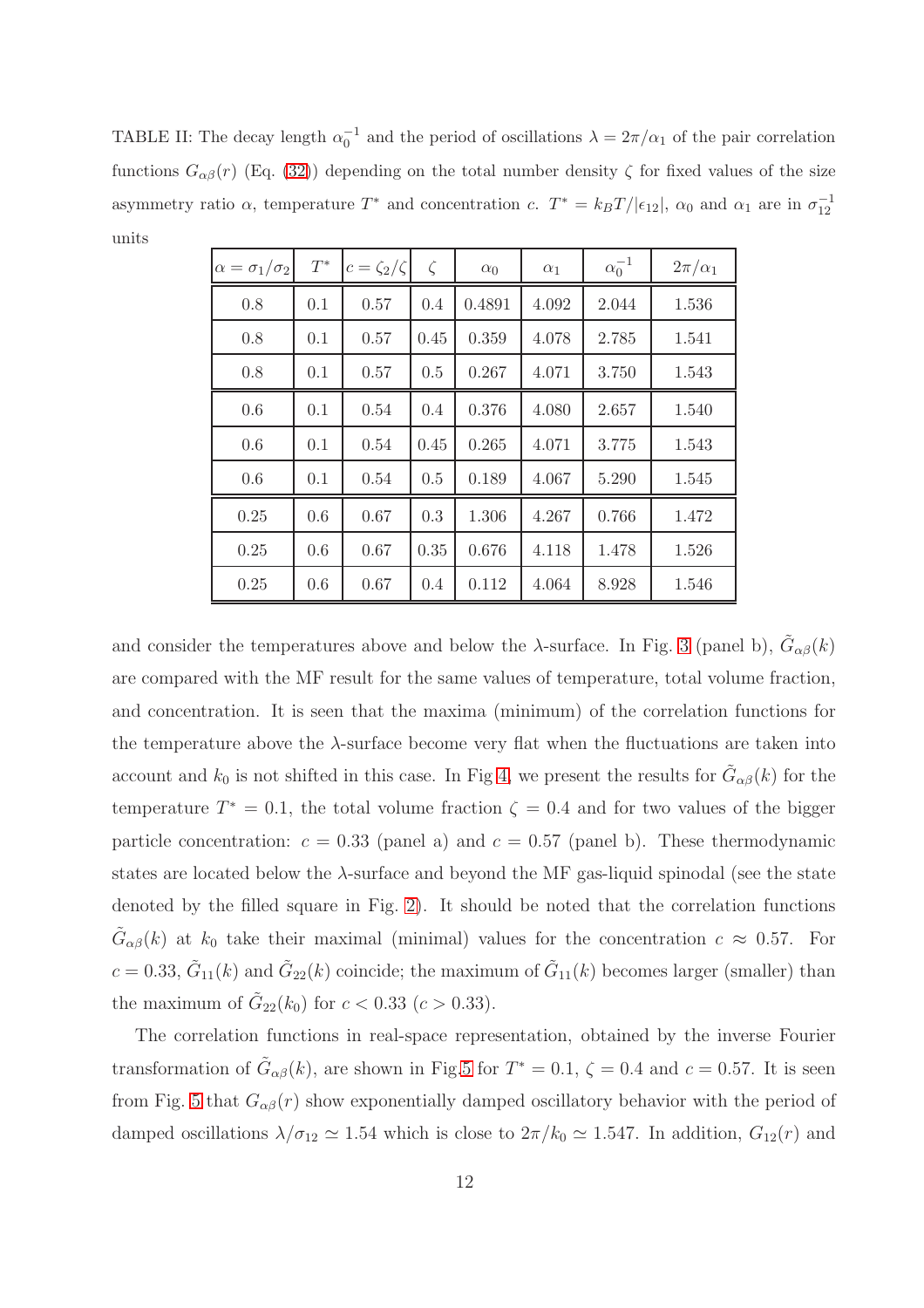$G_{\alpha\alpha}(r)$  exhibit their extrema at the same values of r and the maximum of  $G_{\alpha\alpha}(r)$  coincides with the minimum of  $G_{12}(r)$ . In general,  $G_{\alpha\beta}(r)$  for  $r \gg 1$  are described by the functions [\[6\]](#page-26-10)

<span id="page-12-0"></span>
$$
G_{\alpha\beta}(r) = A_{\alpha\beta}e^{-\alpha_0r}\sin(\alpha_1r)/r.
$$
\n(32)

In [\(32\)](#page-12-0),  $\alpha_0$  and  $\alpha_1$  are the imaginary and real parts of the leading order pole of  $\tilde{G}_{\alpha\beta}(k)$  which is determined as the complex root  $k = \alpha_1 \pm i\alpha_0$  of the equation  $D(k) = 0$  (see Eq. [\(23\)](#page-7-4)) having the smallest imaginary part. All the  $\tilde{G}_{\alpha\beta}(k)$  have the same pole structure and the same  $\alpha_1$  and  $\alpha_0$ . For the above-mentioned thermodynamic state, we get  $\alpha_0 \sigma_{12} \simeq 0.49$ ,  $\alpha_1 \sigma_{12} \simeq 4.1$ ,  $A_{11} \simeq 0.038$ ,  $A_{22} \simeq 0.0525$ , and  $A_{12} \simeq -0.045$ . It should be noted that the amplitudes  $A_{\alpha\beta}$  satisfy the rule

<span id="page-12-2"></span>
$$
A_{12}^2 = A_{11}A_{22},\tag{33}
$$

derived from general considerations [\[33](#page-27-9)].



<span id="page-12-1"></span>FIG. 5: (Colour online) Case  $\alpha = 0.8$ . Correlation functions in real space for  $T^* = 0.1$ ,  $\zeta = 0.4$ and  $c = 0.57$  with the effect of fluctuations taken into account.  $G_{11}(r)$  (solid line),  $G_{22}(r)$  (dashed line) and  $G_{12}(r)$  (dash-dotted line). r is in  $\sigma_{12}$  units.

The decay length,  $\alpha_0^{-1}$ , and the period of oscillations,  $\lambda = 2\pi/\alpha_1$ , are shown in Fig. [6](#page-13-0) as functions of the concentration c for the total volume fraction  $\zeta = 0.4$  and for two values of temperature,  $T^* = 0.082$  and 0.1. As it is seen, both  $\alpha_0^{-1}$  and  $\lambda$  exhibit a nonmonotonic behavior with the concentration:  $\alpha_0^{-1}$  has a pronounced maximum for  $c \approx 0.57$ , whereas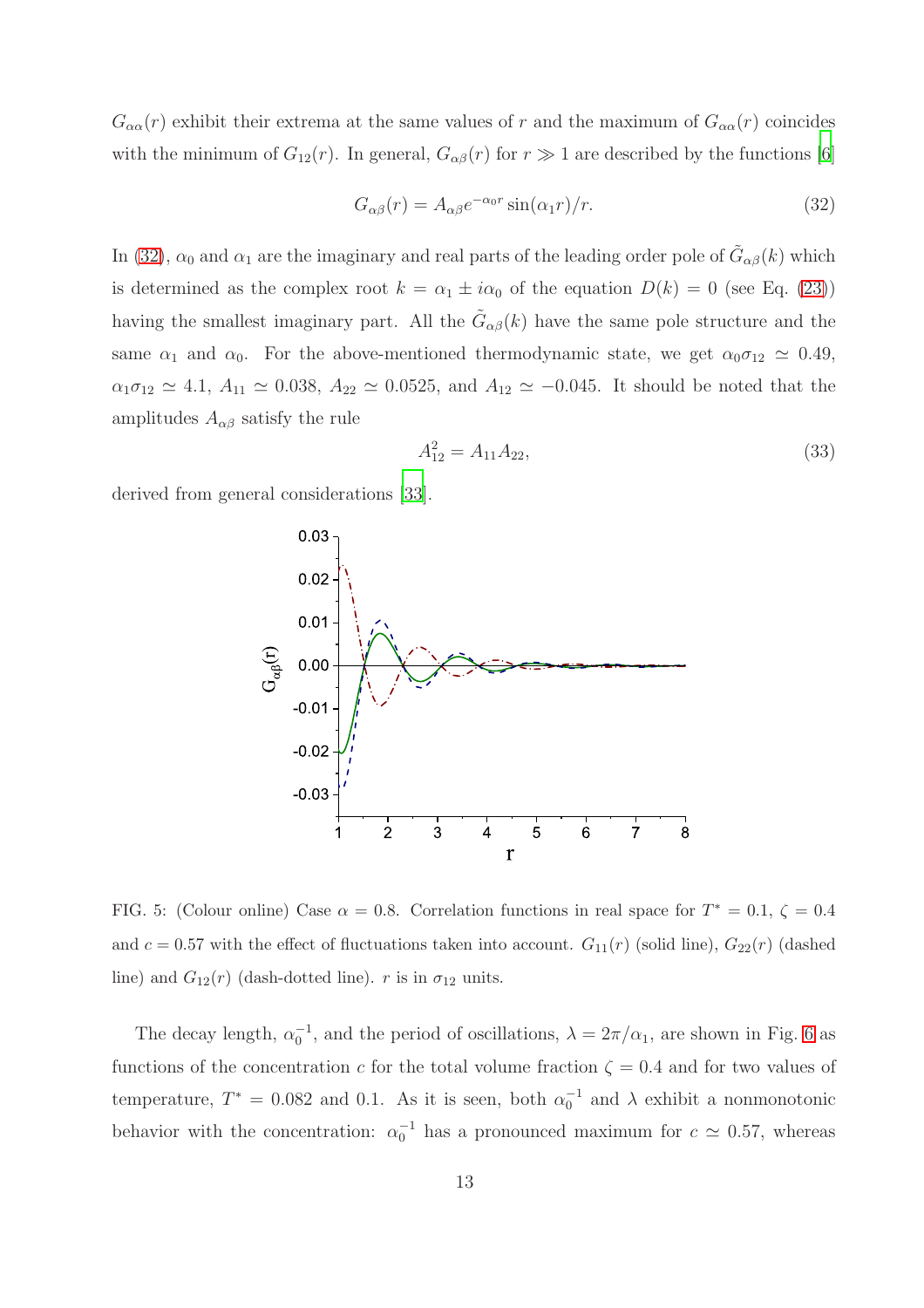

<span id="page-13-0"></span>FIG. 6: The decay length  $\alpha_0^{-1}$  (panel a) and the period of oscillations  $\lambda = 2\pi/\alpha_1$  (panel b) of the correlation functions  $G_{\alpha\beta}$  for  $\alpha = 0.8$  as functions of the concentration for two values of temperature:  $T^* = 0.082$  (dashed line) and  $T^* = 0.1$  (solid line).  $\alpha_0$  and  $\alpha_1$  are in units of  $\sigma_{12}^{-1}$ .

 $\lambda$  exhibits a wide, flat maximum region. The decay length increases noticeably when the temperature decreases, while the temperature dependence of  $\lambda$  is very weak. Similarly,  $\alpha_0^{-1}$ varies quite rapidly on increasing (decreasing) the total volume fraction, whereas  $\lambda$  changes only very slightly (see Table [II\)](#page-11-0).

## *2. Simulation results*

The details of simulations of a binary mixture with  $\alpha = 0.8$  are given in Table [I](#page-4-1) (see System I).

In Fig. [7,](#page-14-0) the pair distribution functions  $g_{\alpha\beta} = \frac{G_{\alpha\beta}}{\zeta_{\alpha\beta}}$  $\frac{G_{\alpha\beta}}{\zeta_{\alpha}\zeta_{\beta}}+1$  and a representative configuration are presented for  $T^* = 0.1$ ,  $\zeta = 0.4$  and  $c = 0.57$ . On the snapshot, darker (red) colour is used to denote bigger particles and lighter (cyan) colour is used for smaller particles. One can see that smaller and bigger particles are located next to each other.

For the pair distribution functions  $g_{\alpha\beta}(r)$ , an oscillatory decay with the period of the damped oscillations  $\lambda \approx 1.1\sigma_1 \simeq \sigma_{12}$  can be seen (Fig. [7\)](#page-14-0). Simultaneously, the minima of  $g_{12}(r)$  more or less coincide with the maxima of  $g_{\alpha\alpha}(r)$  only for large distances. This deviations from the theoretical predictions can be related to the effect of the hard sphere packing which becomes important for the large density. In order to separate this effect, we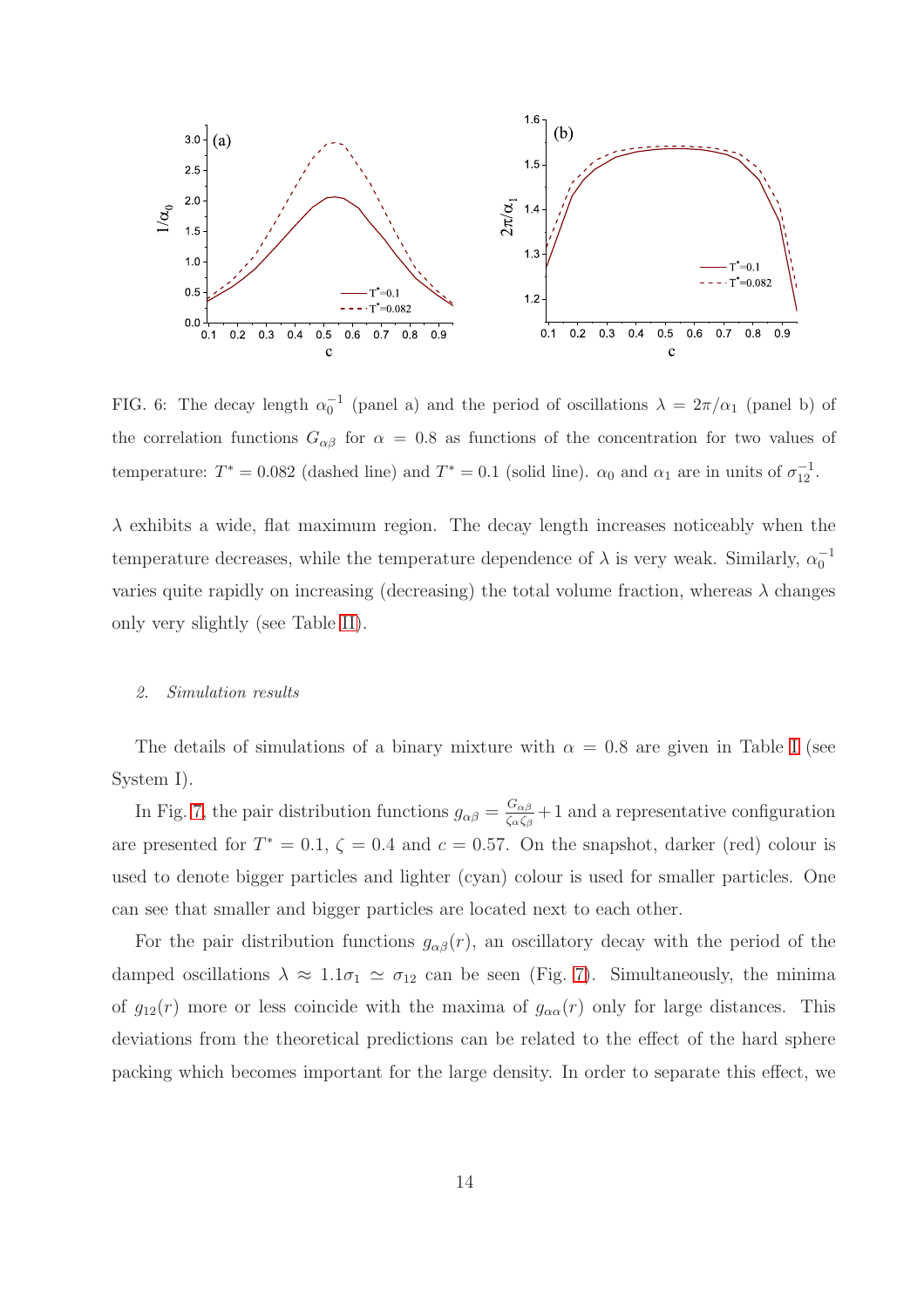

<span id="page-14-0"></span>FIG. 7: (Colour online) Pair distribution functions and a representative configuration of the model with  $\alpha = 0.8$  for  $T^* = 0.1$ , total volume fraction  $\zeta = 0.4$  and concentration  $c = 0.57$ . r is in  $\sigma_1$ units.



<span id="page-14-1"></span>FIG. 8: Concentration-concentration distribution function  $g_{cc}(r)$  for  $\alpha = 0.8$ . Panel a: theoretical results and panel b: results of simulations.  $T^* = 0.1$ ,  $\zeta = 0.4$  and  $c = 0.57$ . r is in  $\sigma_1$  units.

calculate the concentration-concentration distribution functions [\[34\]](#page-27-10)

$$
g_{cc}(r) = x^2(1-x)^2 [g_{11}(r) + g_{22}(r) - 2g_{12}(r)].
$$

In Fig. [8,](#page-14-1) we present  $g_{cc}(r)$  obtained from the theory and from the simulations for  $T^* =$ 0.1,  $\zeta = 0.4$  and  $c = 0.57$ . It is seen that the theoretical results are in good agreement with the simulation findings. The theory and simulations show oscillatory decay and the periods of damped oscillations which are close to each other. The maxima and minima of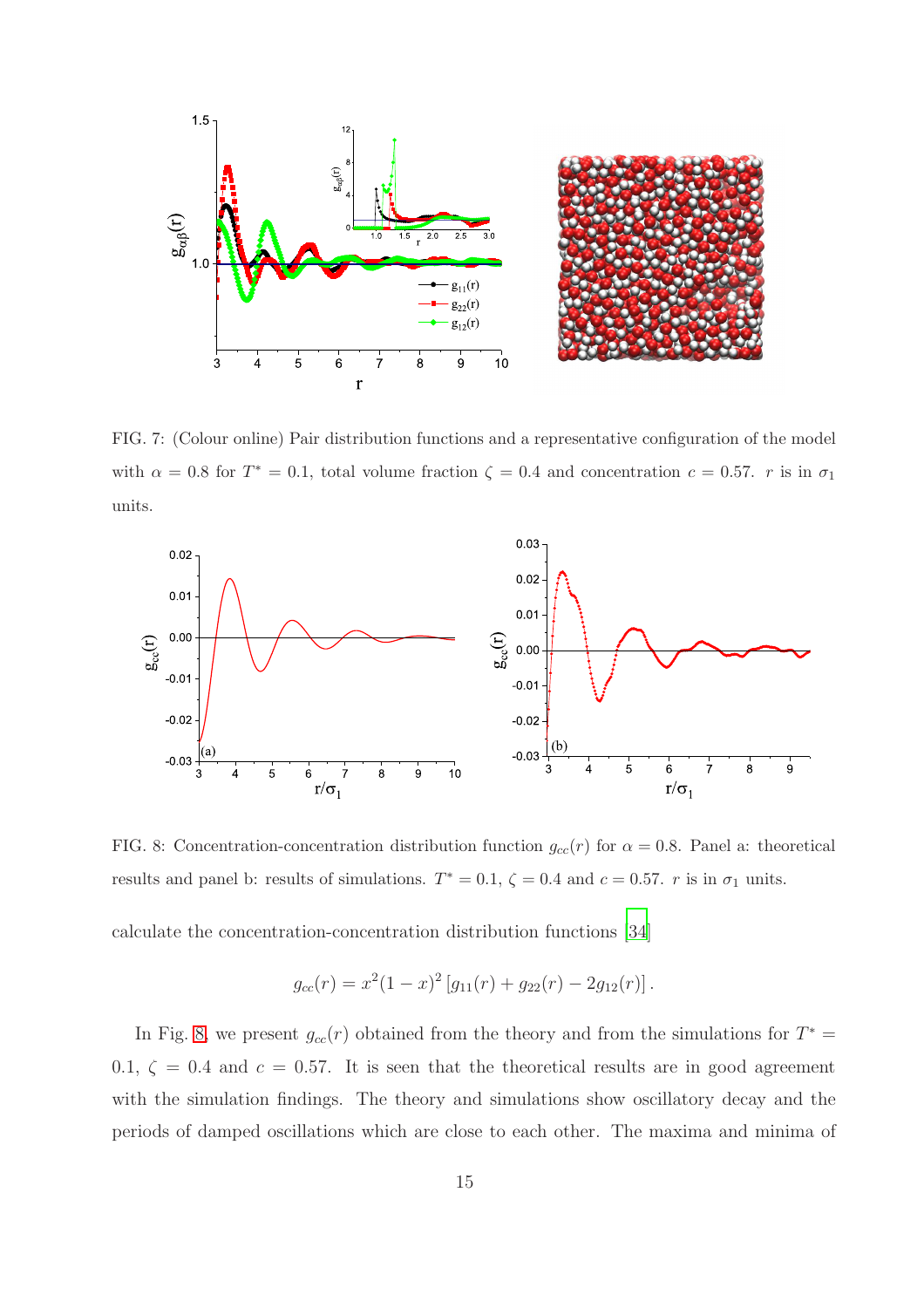the oscillations occur for similar r.



<span id="page-15-0"></span>FIG. 9: Histograms of the probability to find  $N_1$  smaller particles at a distance  $\sigma_{12} < r < 1.2\sigma_{12}$ from the center of a bigger particle. Panel a:  $\alpha = 0.8$  ( $T^* = 0.1$ ,  $\zeta = 0.4$ ,  $c = 0.57$ ), panel b:  $\alpha = 0.6$  (T<sup>\*</sup> = 0.1,  $\zeta = 0.5$ ,  $c = 0.54$ ) and panel c:  $\alpha = 0.25$  (T<sup>\*</sup> = 0.6,  $\zeta = 0.4$ ,  $c = 0.67$ ).

The theory summarized in sec. 3a can be valid only for  $r \gg 1$ , i.e. it allows to study ordering on the mesoscopic length scale. It is interesting, however, to analyze the local ordering of the smaller particles in the attractive shell of the bigger one. The degree of order is not only described by the pair distribution function that tells about the average number of the particles at a given distance from the considered one, but also by the fluctuation of this number. This information can be inferred from simulations by determining the probability distribution of finding  $N_1$  smaller particles at a distance  $\sigma_{12} < r < 1.2\sigma_{12}$  from the center of the bigger one (corresponding to the attractive shell).

The histograms  $P(N_1)$  of the probability of finding  $N_1$  smaller particles at a distance  $\sigma_{12} < r < 1.2\sigma_{12}$  from the center of a bigger particle are presented in Fig. [9.](#page-15-0) The results for  $\alpha = 0.8$  (panel a) indicate that the bigger particle is most likely to have 8 nearest-neighbours. This implies that the periodic ordering resembling ionic crystal structure can occur on the mesoscopic length scale. However, fluctuations of  $N_1$  in the attractive shell are quite large.

## **B.** Case  $\alpha = 0.6$

## *1. Theoretical results*

Now we consider the case of a moderate size-asymmetry,  $\alpha = 0.6$  ( $\sigma_2 \simeq 1.7\sigma_1$ ). For this mixture, the MF boundaries of stability for the fixed values of concentration are presented in Fig. [10.](#page-16-0) As for  $\alpha = 0.8$ , the dependence of  $T^*$  on the bigger particle concentration for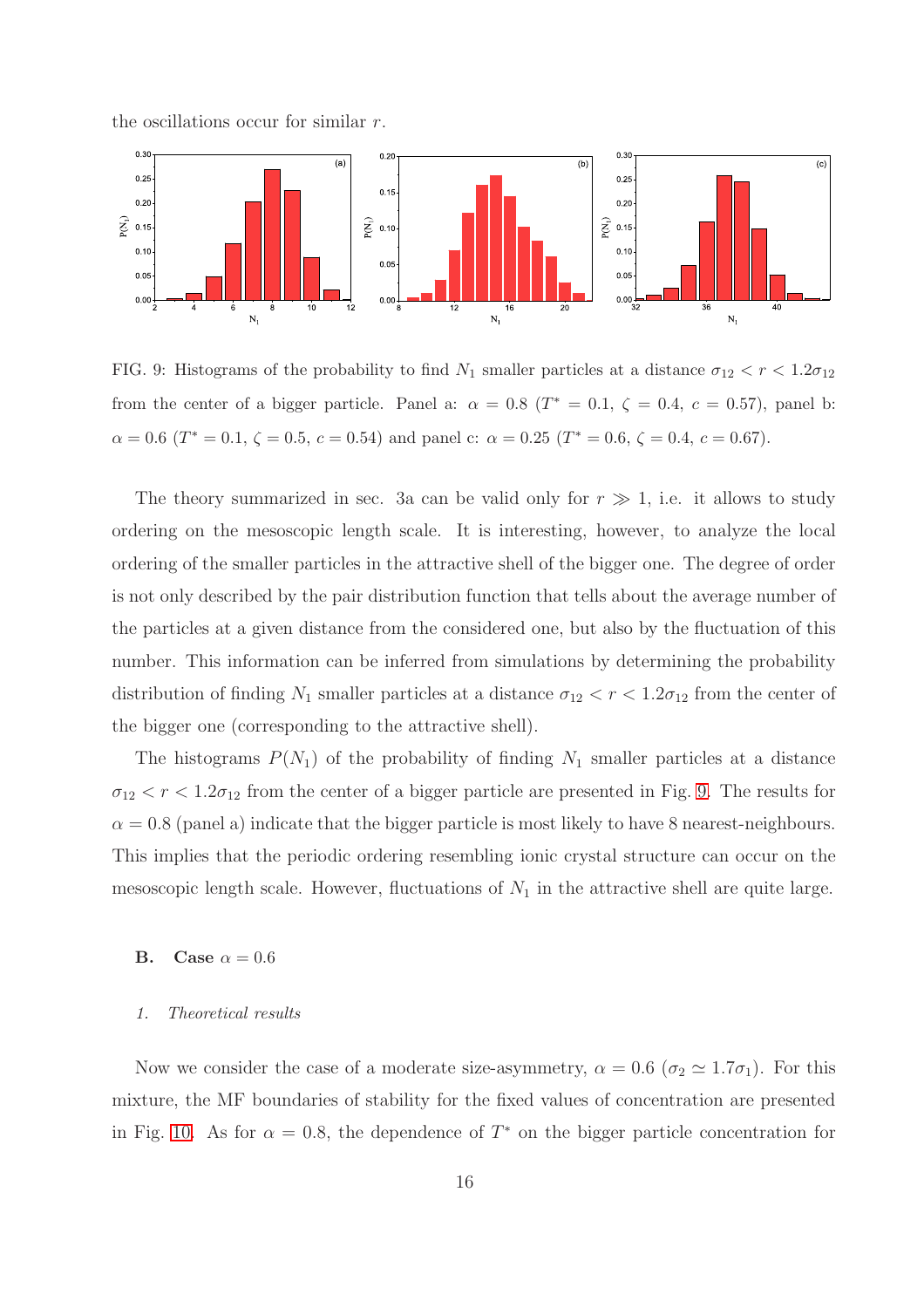fixed  $\zeta$  is nonmonotonic. Now, the  $\lambda$ -lines are no longer straight lines for lower values of concentration.



<span id="page-16-0"></span>FIG. 10: Gas-liquid spinodals and  $\lambda$ -lines for the model [\(2\)](#page-3-1) at  $a = 1.2$  and  $\alpha = 0.6$  for different concentrations. Solid lines:  $c = 0.34$  ( $x = 0.1$ ), dashed lines:  $c = 0.54$  ( $x = 0.2$ ), dotted lines:  $c = 0.67$  ( $x = 0.3$ ), dash-dotted lines:  $c = 0.76$  ( $x = 0.4$ ), dash-dot-dotted lines:  $c = 0.87$  ( $x = 0.6$ ), and short-dashed lines:  $c = 0.95$  ( $x = 0.8$ ). The filled square denotes the thermodynamic state located below the  $\lambda$ -surface but above the gas-liquid spinodal (see text for details).

We focus on the region below the  $\lambda$ -surface and calculate the correlation functions in Fourier representation taking into account fluctuations (Eqs.  $(21)-(23)$  $(21)-(23)$  complemented by Eqs. [\(16\)](#page-7-1)-[\(18\)](#page-7-1) for  $\tilde{C}_{\alpha\beta}(k_0)$ ). We consider the thermodynamic state denoted by the filled square in Fig. [10.](#page-16-0) The results for  $T^* = 0.1$ ,  $\zeta = 0.5$  and for two values of concentration,  $c = 0.34$  and  $c = 0.54$ , are presented in Fig. [11.](#page-17-0) For  $c > 0.1$ , a maximum of  $\tilde{G}_{22}(k)$  is higher than a maximum of  $\tilde{G}_{11}(k)$ . The opposite situation is observed for  $c < 0.1$ .

The correlation functions in real space for  $T^* = 0.1$ ,  $\zeta = 0.5$  and  $c = 0.54$  are presented in Fig. [12.](#page-17-1) As for  $\alpha = 0.8$ ,  $G_{\alpha\beta}(r)$  have the form [\(32\)](#page-12-0) and show exponentially damped oscillatory decay with the period of damped oscillations  $\lambda/\sigma_{12} \simeq 1.54$ . A maximum of  $G_{\alpha\alpha}(r)$  coincides with a minimum of  $G_{12}(r)$ . In the present case, however, the oscillations are more long-ranged. For the considered thermodynamic state,  $\alpha_0 \sigma_{12} \simeq 0.19$ ,  $\alpha_1 \sigma_{12} \simeq 4.1$ ,  $A_{11} \simeq 0.075$ ,  $A_{22} \simeq 0.13$ , and  $A_{12} \simeq -0.096$ . As for  $\alpha = 0.8$ , the amplitudes satisfy the rule [\(33\)](#page-12-2).

In Fig. [13,](#page-18-0) the decay length  $\alpha_0^{-1}$  and the period of damped oscillations  $\lambda$  are presented as functions of the concentration c for fixed total volume fraction ( $\zeta = 0.5$ ) and for two values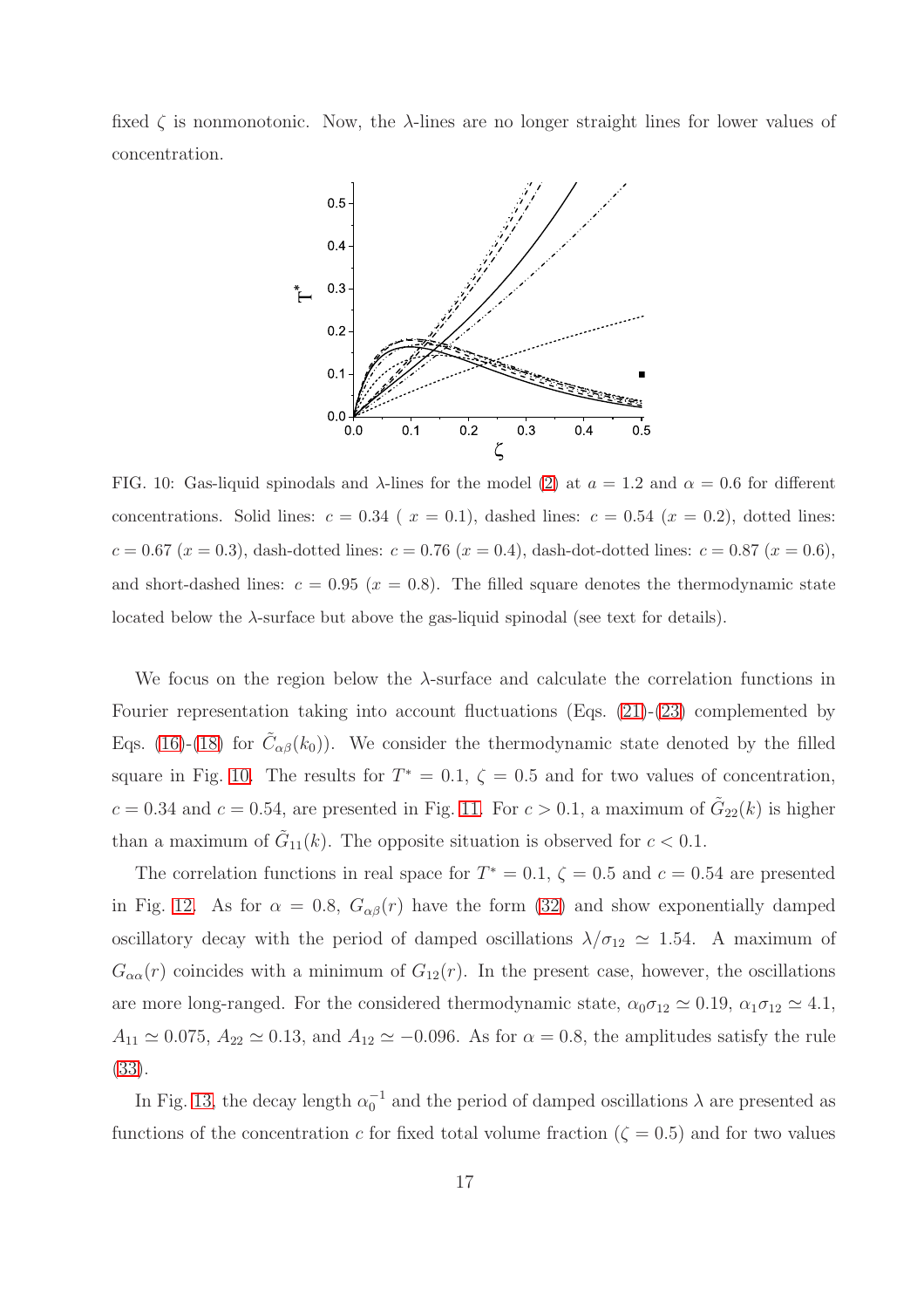

<span id="page-17-0"></span>FIG. 11: (Colour online) Correlation functions  $\tilde{G}_{\alpha,\beta}(k)$  for  $\alpha = 0.6$  with the effect of fluctuations taken into account. Upper solid lines:  $\tilde{G}_{11}(k)$ , dashed lines:  $\tilde{G}_{22}(k)$  and lower solid lines:  $\tilde{G}_{12}(k)$ .  $T^* = 0.1, \zeta = 0.5$  and  $c = 0.34$  (panel a),  $c = 0.54$  (panel b).



<span id="page-17-1"></span>FIG. 12: (Colour online) Case  $\alpha = 0.6$ . Correlation functions in real space for  $T^* = 0.1$ ,  $\zeta = 0.5$ and  $c = 0.54$  with the effect of fluctuations taken into account:  $G_{11}(r)$  (solid line),  $G_{22}(r)$  (dashed line) and  $G_{12}(r)$  (dash-dotted line). r is in  $\sigma_{12}$  units.

of the temperature:  $T^* = 0.08$  and  $T^* = 0.1$ . In general, the dependence of both quantities on c is similar to the behaviour observed for  $\alpha = 0.8$ . However, for  $\alpha = 0.6$  the decay length is larger than in the case  $\alpha = 0.8$  (for comparison, see also Table [II](#page-11-0) where the results are shown for  $\zeta = 0.4$  and 0.5).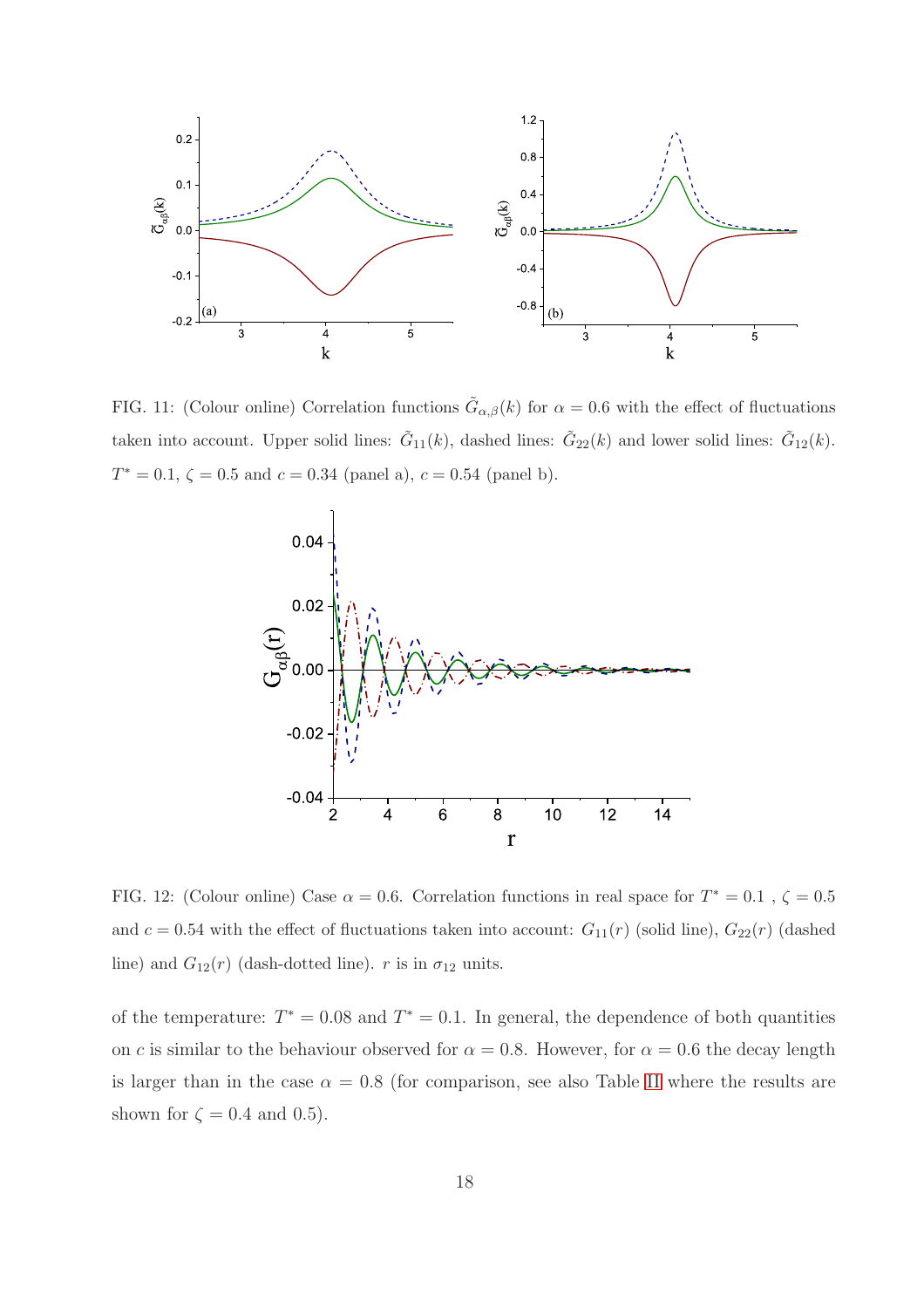

<span id="page-18-0"></span>FIG. 13: The correlation length  $1/\alpha_0$  (panel a) and the period of oscillations  $\lambda = 2\pi/\alpha_1$  (panel b) of the correlation functions  $G_{\alpha\beta}(r)$  for  $\alpha = 0.6$  as functions of the concentration c for two values of temperature:  $T^* = 0.08$  (dashed line) and  $T^* = 0.1$  (solid line).  $\alpha_0$  and  $\alpha_1$  are in units of  $\sigma_{12}^{-1}$ .

## *2. Simulation results*

The details of simulations for a binary mixture with  $\alpha = 0.6$  are given in Table [I](#page-4-1) (see System II ).

The pair distribution functions  $g_{\alpha\beta}(r)$  and a representative configuration are presented in Fig. [14](#page-19-0) for  $T^* = 0.1$ ,  $\zeta = 0.5$  and  $c = 0.54$ . One can see an oscillatory decay of  $g_{\alpha\beta}(r)$ with the period of damped oscillations  $\lambda \approx 2\sigma_1$  that agrees with the theoretical results (see Fig. [12](#page-17-1) noting that  $\sigma_{12} \simeq 1.3\sigma_1$ ). The amplitude of  $g_{22}(r)$  is noticeably larger than the amplitude of  $g_{11}(r)$ , that agrees with theoretical results for  $G_{\alpha\beta}(r)$ , the minimum of  $g_{\alpha\alpha}(r)$ coincides with the maximum of  $g_{12}(r)$ , and vice versa.

One can see on the snapshot that the bigger particles are surrounded by the smaller particles, and stay apart from one another, except from very few cases. The distribution of the small particles within the attractive shell around the bigger particle is shown in Fig. [9](#page-15-0) (panel b). The most probable number of smaller particles in the attractive shell of the big one is  $N_1 = 15$ , but as in the case of  $\alpha = 0.8$ , the fluctuations of  $N_1$  are large.

The concentration-concentration distribution function obtained from our theory and by MC simulations for  $T^* = 0.1$ ,  $\zeta = 0.5$  and  $c = 0.54$  is shown in Fig [15.](#page-19-1) We can see that the theoretical and simulation results are in reasonable agreement: in both cases the distribution function  $g_{cc}(r)$  shows oscillatory decay with the same period of damped oscillations:  $\lambda \approx$  $2\sigma_1 = 1.5\sigma_{12}$ . The amplitudes are in semiquantitative agreement, but the correlation length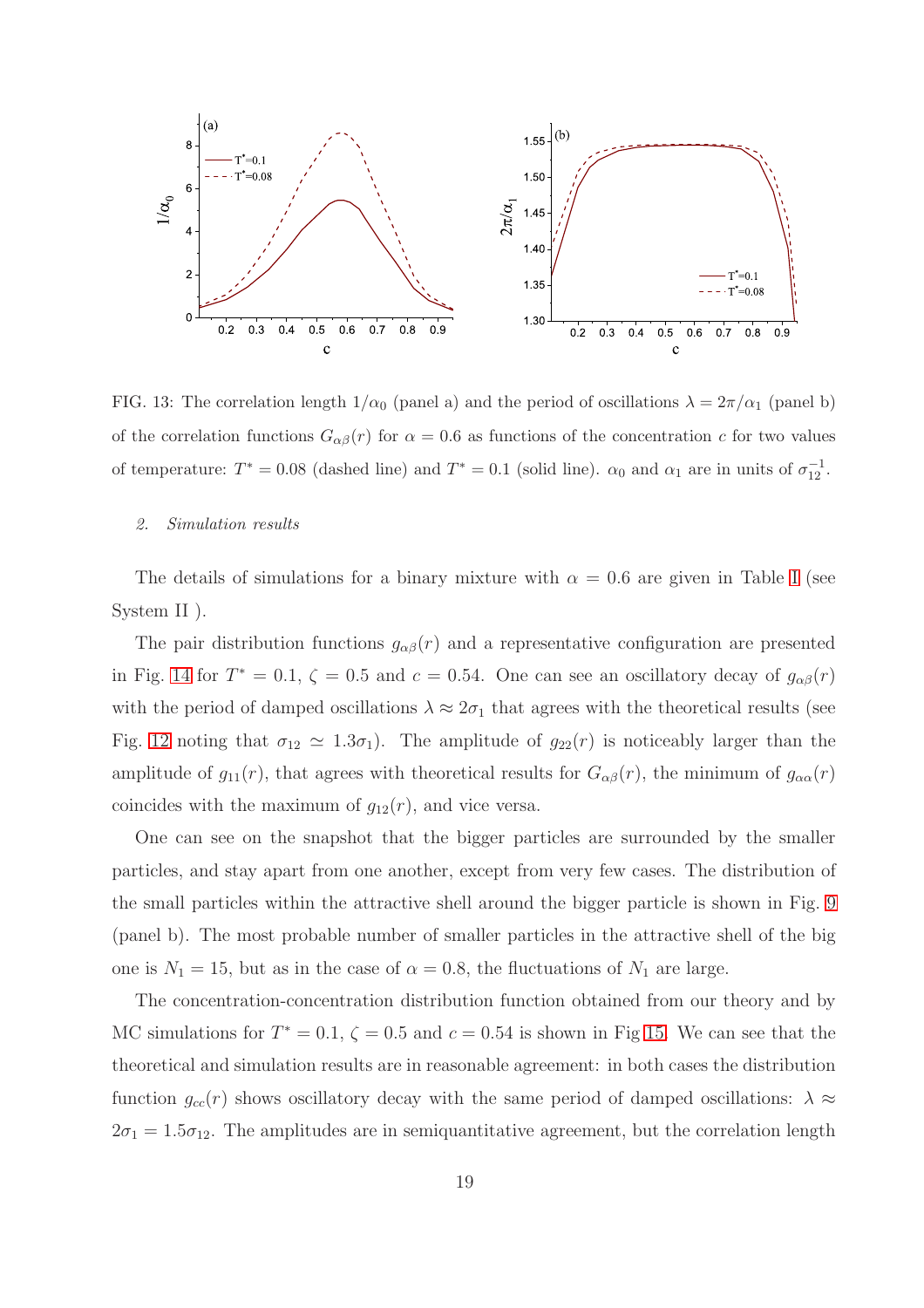

<span id="page-19-0"></span>FIG. 14: (Colour online) Pair distribution functions and a representative configuration of the model with  $\alpha = 0.6$  for  $T^* = 0.1$ , total volume fractions  $\zeta = 0.5$  and concentration  $c = 0.54$ . r is in  $\sigma_1$ units.

obtained in the theory is larger.



<span id="page-19-1"></span>FIG. 15: (Colour online) Concentration-concentration distribution function  $g_{cc}(r)$  for  $\alpha = 0.6$  and for  $T^* = 0.1$ ,  $\zeta = 0.5$  and  $c = 0.54$ . Panel a: theoretical results, panel b: simulation results. r is in  $\sigma_1$  units.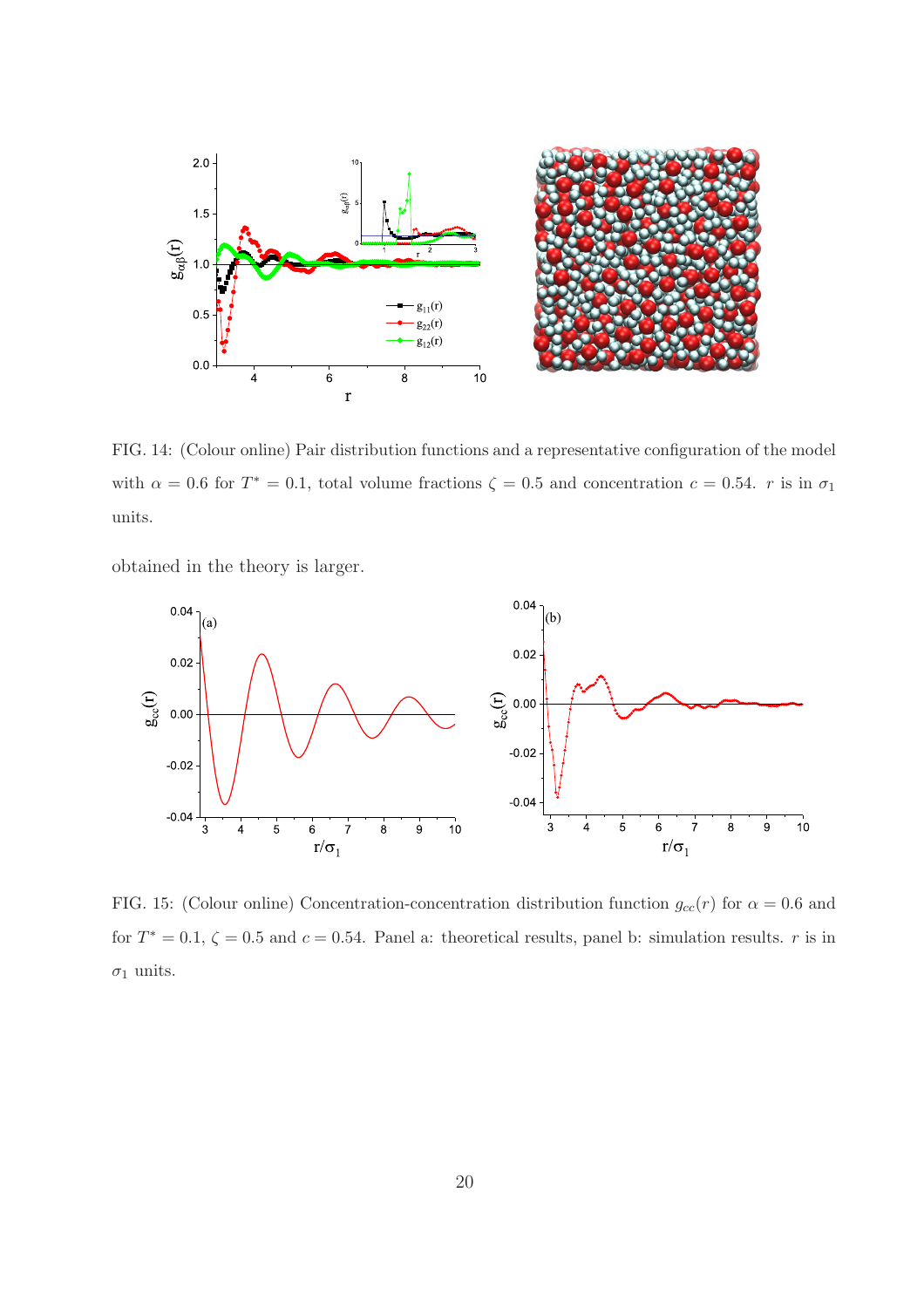#### C. Case  $\alpha = 0.25$

#### *1. Theoretical results*

Finally, we focus on a large size asymmetry of the particles of different species, namely, we consider a binary mixture with  $\alpha = 0.25$  ( $\sigma_2 = 4\sigma_1$ ). In this case, the MF boundaries of stability for the fixed values of concentration have the form presented in Fig. [16.](#page-20-0) As for a smaller size asymmetry, the dependence of  $T^*$  on the concentration at the fixed  $\zeta$  is nonmonotonic. In addition, the form of the  $\lambda$ -lines changes significantly: starting from a certain value of  $\zeta$ , they become almost parallel to the y-axis.



<span id="page-20-0"></span>FIG. 16: Gas-liquid spinodals and  $\lambda$ -lines for the model [\(2\)](#page-3-1) at  $a = 1.2$  and  $\alpha = 0.25$  for different values of concentration. Solid lines:  $c = 0.62$  ( $x = 0.025$ ), dashed lines:  $c = 0.77$  ( $x = 0.05$ ), dotted lines:  $c = 0.88$  ( $x = 0.1$ ), dash-dotted lines:  $c = 0.94$  ( $x = 0.2$ ), dash-dot-dotted lines:  $c = 0.98$  $(x = 0.4)$ , and short-dashed lines:  $c = 0.99$   $(x = 0.5)$ . The filled square denotes the thermodynamic state located below the  $\lambda$ -surface but above the gas-liquid spinodal (see text for more details).

We calculate the correlation functions in Fourier representation for  $T^* = 0.6, \zeta = 0.4$ and for two values of the concentration of the big particles:  $c = 0.49$  and  $c = 0.67$  (the corresponding thermodynamic state is denoted by the filled square in Fig. [16\)](#page-20-0). The results are presented in Fig. [17.](#page-21-0) For  $c = 0.67$ , the dependences of  $\tilde{G}_{\alpha\beta}(k)$  on k show narrow peaks at  $k = k_0$  (Fig. [17,](#page-21-0) panel b) which widen already for  $c = 0.62$  and simultaneously the heights of the peaks reduce. For  $c = 0.49$ , the extrema of  $\tilde{G}_{\alpha\beta}(k)$  become flat (Fig. [17,](#page-21-0) panel a). It should be noted that for the considered thermodynamic states, Eqs. [\(15\)](#page-7-0)-[\(18\)](#page-7-1) have no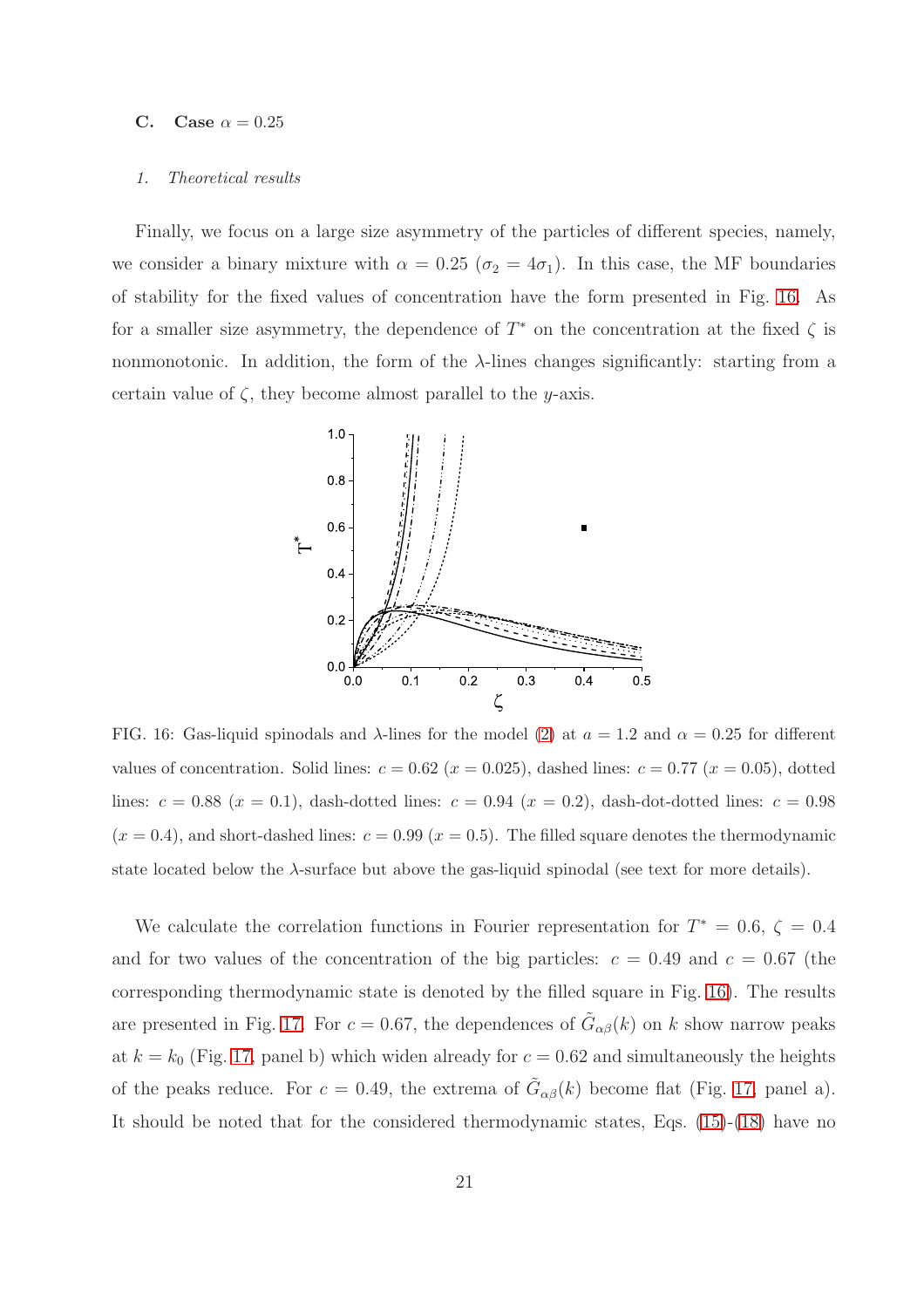

<span id="page-21-0"></span>FIG. 17: (Colour online) Correlation functions  $\tilde{G}_{\alpha,\beta}(k)$  for  $\alpha = 0.25$  with the effect of fluctuations taken into account. Upper solid lines:  $\tilde{G}_{11}(k)$ , dashed lines:  $\tilde{G}_{22}(k)$  and lower solid lines:  $\tilde{G}_{12}(k)$ .  $T^* = 0.6$ ,  $\zeta = 0.4$  and  $c = 0.49$  (panel a),  $c = 0.67$  (panel b).

solutions for  $c \geq 0.7$ .

In Fig. [18,](#page-22-0) the correlation functions in real space representation are presented for  $T^* = 0.6$ ,  $\zeta = 0.4$  and  $c = 0.67$ . As for a smaller size asymmetry, the correlation functions  $G_{\alpha\beta}(r)$  have the form [\(32\)](#page-12-0) and show exponentially damped oscillatory decay with the period of damped oscillations  $\lambda \approx 1.55\sigma_{12}$ . For  $T^* = 0.6$ ,  $\zeta = 0.4$  and  $c = 0.67$ , we have  $\alpha_0 \sigma_{12} \simeq 0.11$ ,  $\alpha_1 \sigma_{12} \simeq$ 4.1. The amplitudes obey the rule Eq. [\(33\)](#page-12-2) and their values are as follows:  $A_{11} \simeq 0.12$ ,  $A_{22} \simeq 0.85$ , and  $A_{12} \simeq -0.32$ .

In Fig. [19,](#page-22-1) the decay length  $\alpha_0^{-1}$  and the period of damped oscillations  $\lambda$  are presented as functions of the concentration c for the fixed total volume fraction ( $\zeta = 0.4$ ) and for two values of the temperature:  $T^* = 0.4$  and  $T^* = 0.6$ . In contrast to the cases of a smaller size asymmetry, the decay length first increases very slowly on increasing the concentration and then (for  $c > 0.55$ ) reaches its maximum very rapidly. The largest value of  $\alpha_0^{-1}$  increases significantly with decreasing temperature. Moreover, the decay length for  $\alpha = 0.25$  is much larger than in the case of smaller size asymmetry, even for the higher temperature (see the data in Table [I\)](#page-4-1).  $\lambda$ , in turn, does not exhibit a steep increase with c.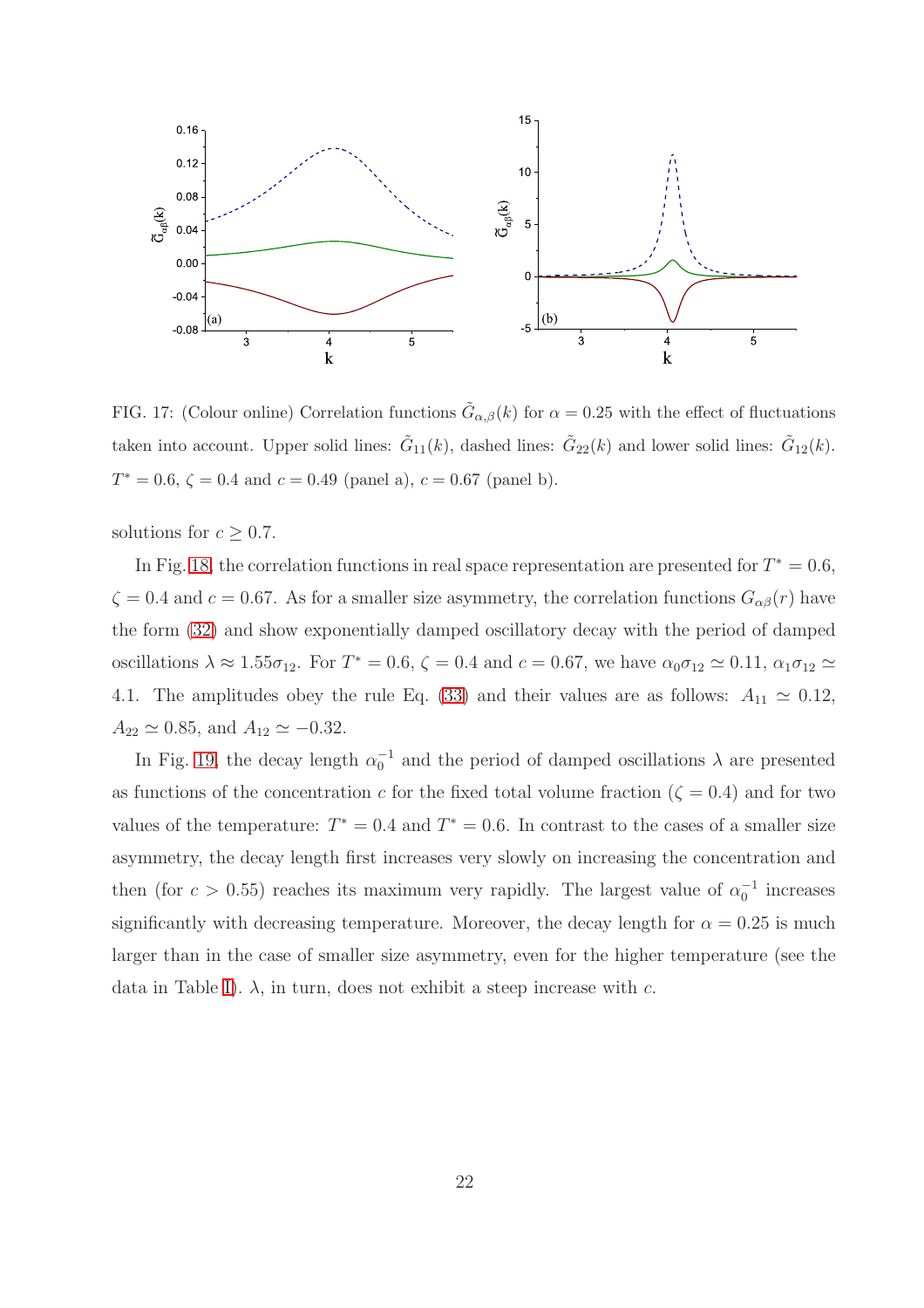

<span id="page-22-0"></span>FIG. 18: (Colour online) Case  $\alpha = 0.25$ . Correlation functions in real space with the effect of fluctuations taken into account for  $T^* = 0.6$ ,  $\zeta = 0.4$  and  $c = 0.67$ :  $\tilde{G}_{11}(k_0)$  (solid line),  $\tilde{G}_{22}(k_0)$ (dashed line) and  $\tilde{G}_{12}(k_0)$  (dash-dotted line). r is in  $\sigma_{12}$  units.



<span id="page-22-1"></span>FIG. 19: The decay length  $\alpha_0^{-1}$  (panel a) and the period of oscillations  $\lambda = 2\pi/\alpha_1$  (panel b) of the correlation functions  $G_{\alpha\beta}(r)$  for  $\alpha = 0.25$  as functions of the concentration for two values of temperature:  $T^* = 0.4$  (dashed curve) and  $T^* = 0.06$  (solid curve).  $\alpha_0$  and  $\alpha_1$  are in units of  $\sigma_{12}^{-1}$ .

## *2. Simulation results*

The simulations are performed for  $T^* = 0.6$ ,  $\zeta = 0.4$  and  $c = 0.67$ . The details of simulation are presented in Table [I](#page-4-1) (System III). In this case, however, we limit ourselves to determination of the propertis of the attractive shell of the big particles. The previous cases confirm that the distribution of the particles on the mesoscopic length scale can be predicted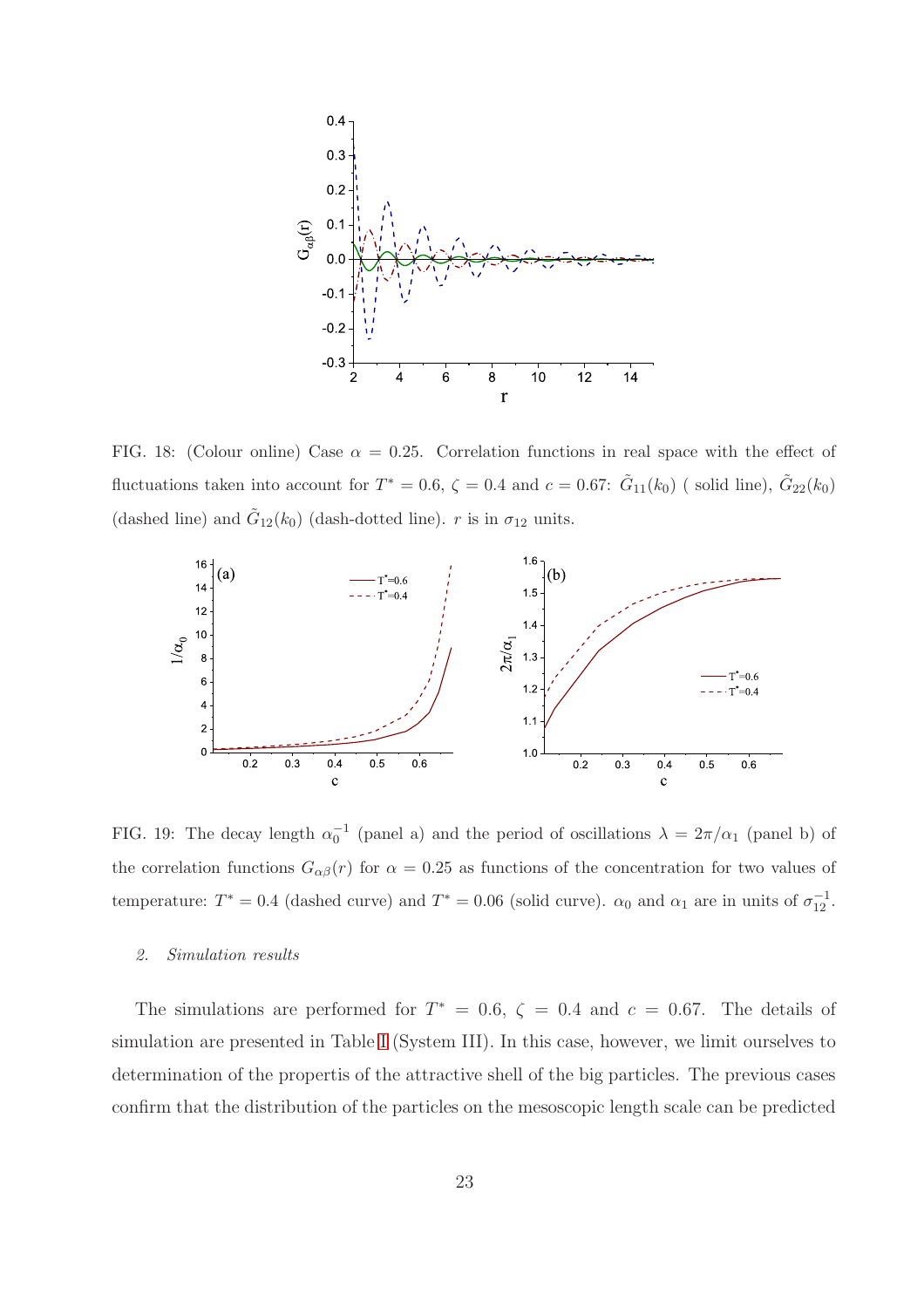by our theory with semi-quantitative agreement with simulations. Thus, it is not necessary to determine the long-distance properties of the pair-distribution function by simulations that for large size asymmetry are much more demanding [\[35](#page-27-11)]. On the other hand, the shortdistance structure cannot be determined by our mesoscopic theory, and this complementary information about local ordering can be obtained by our simulation procedure.



FIG. 20: (Colour online) A representative configuration of the model with  $\alpha = 0.25$  for  $T^* = 0.6$ , total volume fraction  $\zeta = 0.4$  and concentration  $c = 0.67$ .

<span id="page-23-0"></span>In Fig. [20,](#page-23-0) a representative configuration is shown. As it is seen from the snapshot, the big particles are surrounded by the small particles, and have a strong tendency to the periodic ordering. This is also supported by the histogram in Fig. [9](#page-15-0) (panel c). As one can see,  $P(N_1)$  is quite narrow in contrast to the previously considered cases. The ratio between the standard deviation and the average number of the 'adsorbed' particles is quite small, and can be estimated as  $\sim$  5%. The theoretical results show quite large correlation length for the considered thermodynamic state. We conclude that the periodic ordering on the length scale of  $\sigma_2$ , and the ordering near the surface of the big particles (meaning large number of the small particles in the attractive shell and small fluctuations of this number) go together.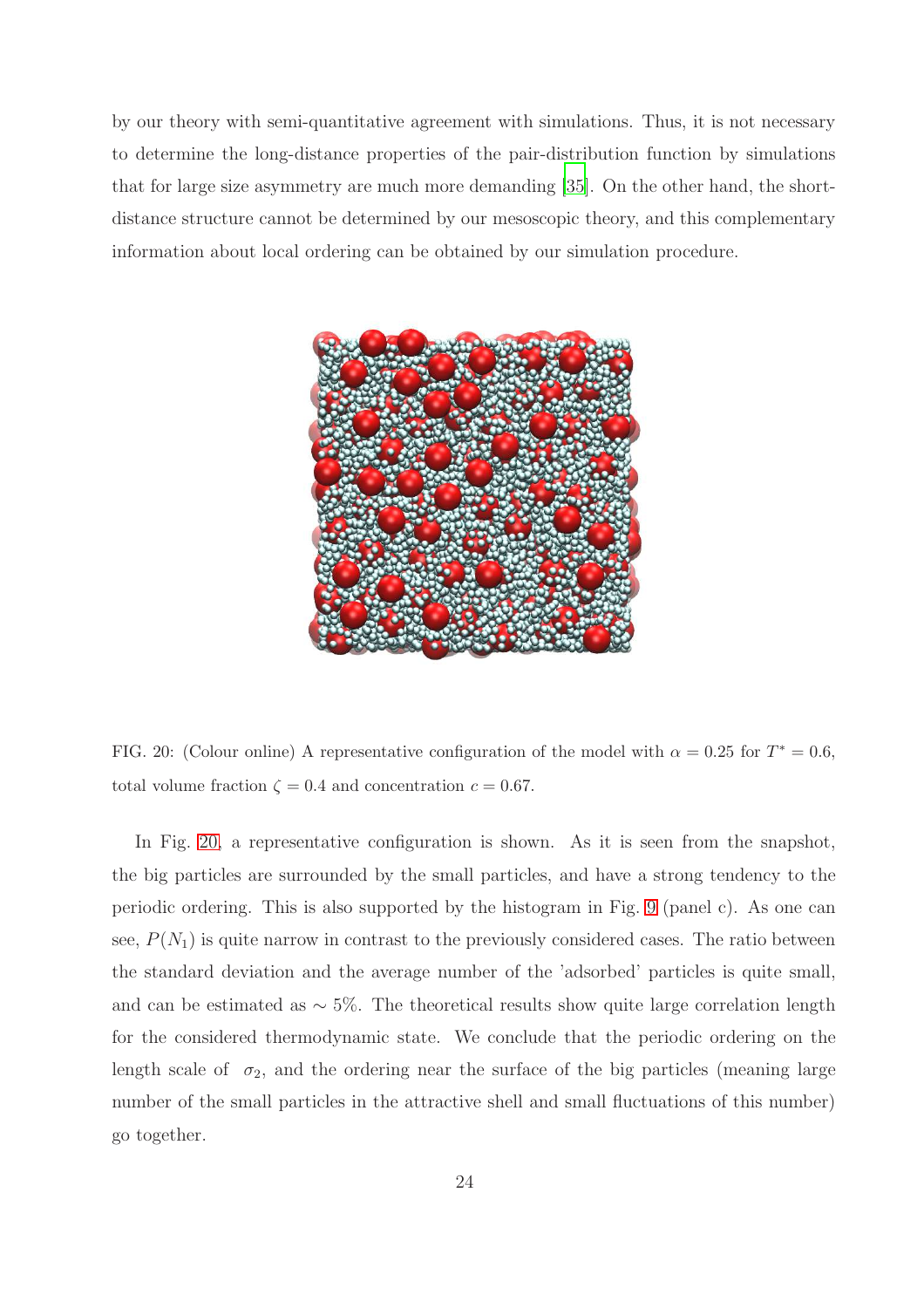#### V. SUMMARY AND CONCLUSIONS

We have studied binary mixtures with effective interactions between the particles that favour nearest-neighbours of different kind. At low temperature, such interactions lead to a periodic structure with alternating particles of the first and the second component. At higher T the crystal melts, but a competition between the ordering effect of energy and disordering effect of entropy leads to local periodic order. Our aim was determination of the effect of size asymmetry of the particles of the two species on this local order.

We have calculated correlation functions for small, medium and large size asymmetry within the mesoscopic DFT developed in Ref.[\[24,](#page-27-1) [25\]](#page-27-2), at the lowest nontrivial order beyond MF. Our results were favourably compared with MC simulations on a semiquantitative level. In addition, the simulations allowed us to determine the distribution of the small particles in the attractive shell of the bigger ones.

We have found that for all considered size ratios  $\alpha$  the correlation functions show exponentially damped oscillations, with the maxima of the correlation function for like species that coincide with the minima of the correlation function for different species. The range and amplitude of the correlations increase with decreasing  $T$  and/or increasing total volume fraction of the particles. In each considered system, the period  $2\pi/\alpha_1$  of the damped oscillations is almost independent of their relative volume fraction of the large particles,  $c = \zeta_2/\zeta$ , as long as the correlation length is larger than 1 (in  $\sigma_{12}$  units). Moreover,  $\alpha_1$  is very close to the wave-number corresponding to the first maximum of the interaction between different species in Fourier representation. Only for the correlation length  $1/\alpha_0 < 1$ , i.e. too small for formation of the periodic structure on the mesoscopic length scale, the period of the damped oscillations decreases. Another common feature of all the considered cases is the fact that the correlations between the bigger particles are the strongest for a large interval of their relative volume fraction c. Only for c smaller than a value depending on  $\alpha$ , the correlations between the smaller particles are larger. This value of  $c$ , however, decreases rapidly with decreasing  $\alpha$  (increasing size ratio).

In addition to the above similarities, there are significant differences between the properties of the systems with different size ratio  $\alpha$ . First of all, correlations increase significantly with increasing size ratio, and are much stronger in the case of  $\alpha = 0.25$  than for  $\alpha \geq 0.6$ . The amplitude and range of correlations in the case of large size-asymmetry are significantly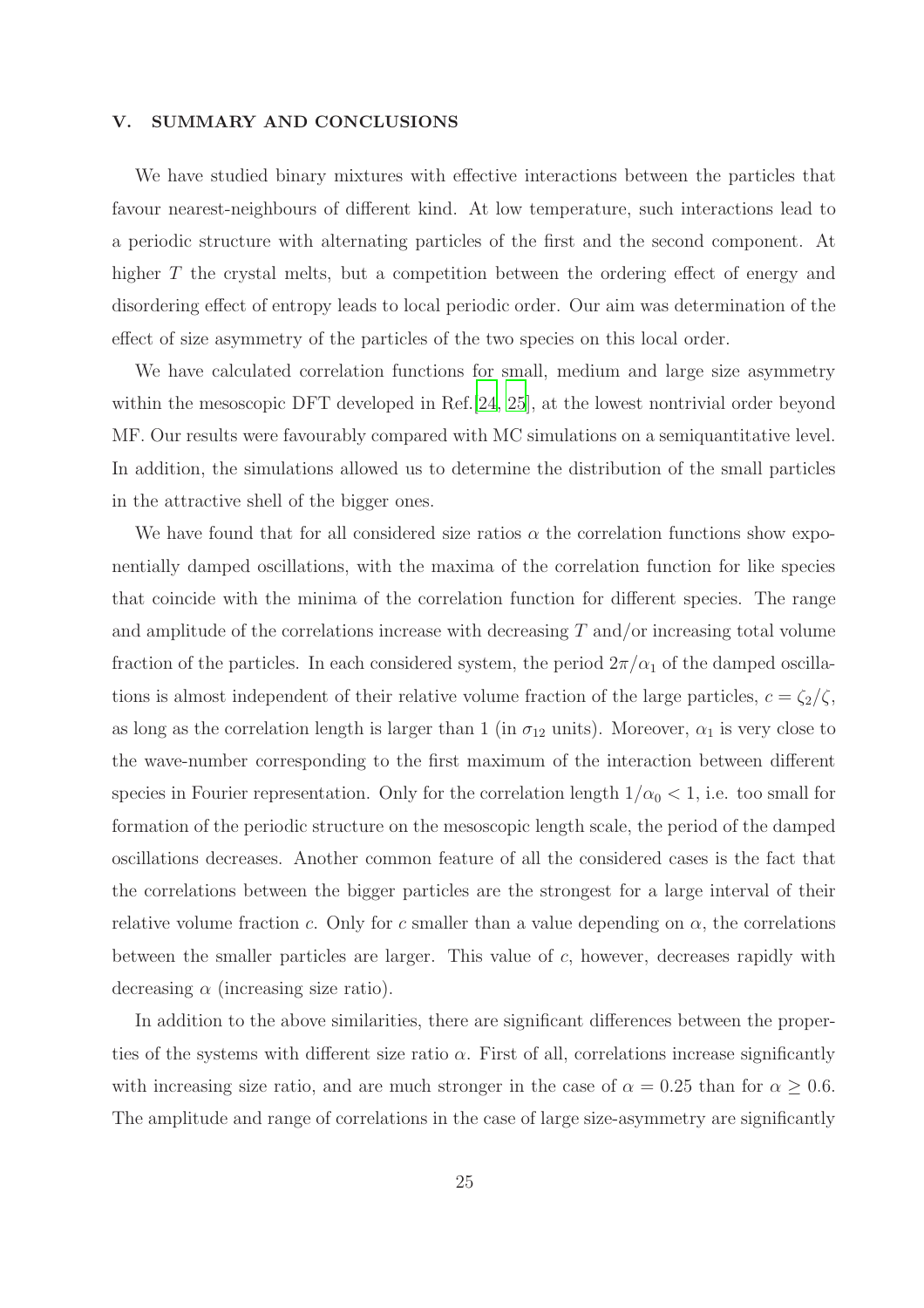larger even at  $T$  much higher than in the system with moderate size ratio. The dependence of the local order on  $c$  in the system with large size-ratio is qualitatively different than in the systems with moderate or small size asymmetry. In the latter two cases, the correlation length takes a pronounced maximum for comparable volume fractions of the two species. With increasing size asymmetry, the maximum of the correlation length moves to a larger volume fraction of the bigger particles. The difference between the amplitudes of the correlation function between the big particles and the remaining correlation functions increases with increasing size asymmetry too. For  $\alpha = 0.25$ , however, the correlation length is very small for small c, and increases very slowly with c for  $c < 0.5$ . For  $c > 0.5$  a rapid increase to large numbers occurs, and both  $1/\alpha_0$  and  $2\pi/\alpha_1$  are monotonic functions of c, in contrast to the previous two cases. Moreover, the magnitude of the correlations between the big particles becomes much larger than the magnitude of the remaining correlations for all values of c corresponding to  $1/\alpha_0 > 1$ .

The stronger ordering on the mesoscopic length scale is accompanied by stronger ordering in the attractive shell of the big particles. For  $\alpha = 0.8$  and  $\alpha = 0.6$ , the average number of the smaller particles located in the attractive shell of the big particle is 8 and 15, respectively. This number, however, fluctuates strongly, and in the considered thermodynamic state, the ratio between the standard deviation and the average number of particles can be estimated as ~ 25% and ~ 20%, respectively. On the other hand, for  $\alpha = 0.25$  and the considered thermodynamic state, the average number of the small particles inside the attractive shell of the big one is 37.5, and the ratio between the standard deviation and the average number of particles can be estimated as ∼ 5%. Notably, the temperature in this case is much higher than in the above two cases.

Our results show that for all considered cases, the bigger particles are distributed much more uniformly than in the random distribution. Even though the long-range order is lacking, the distance between the nearest-neighbours of the same kind is approximately the same, and the big particles are separated by the small ones (see Fig[.20\)](#page-23-0). In some way our models resemble hyperuniform systems [\[36,](#page-27-12) [37](#page-27-13)]. Our results suggest that the larger is the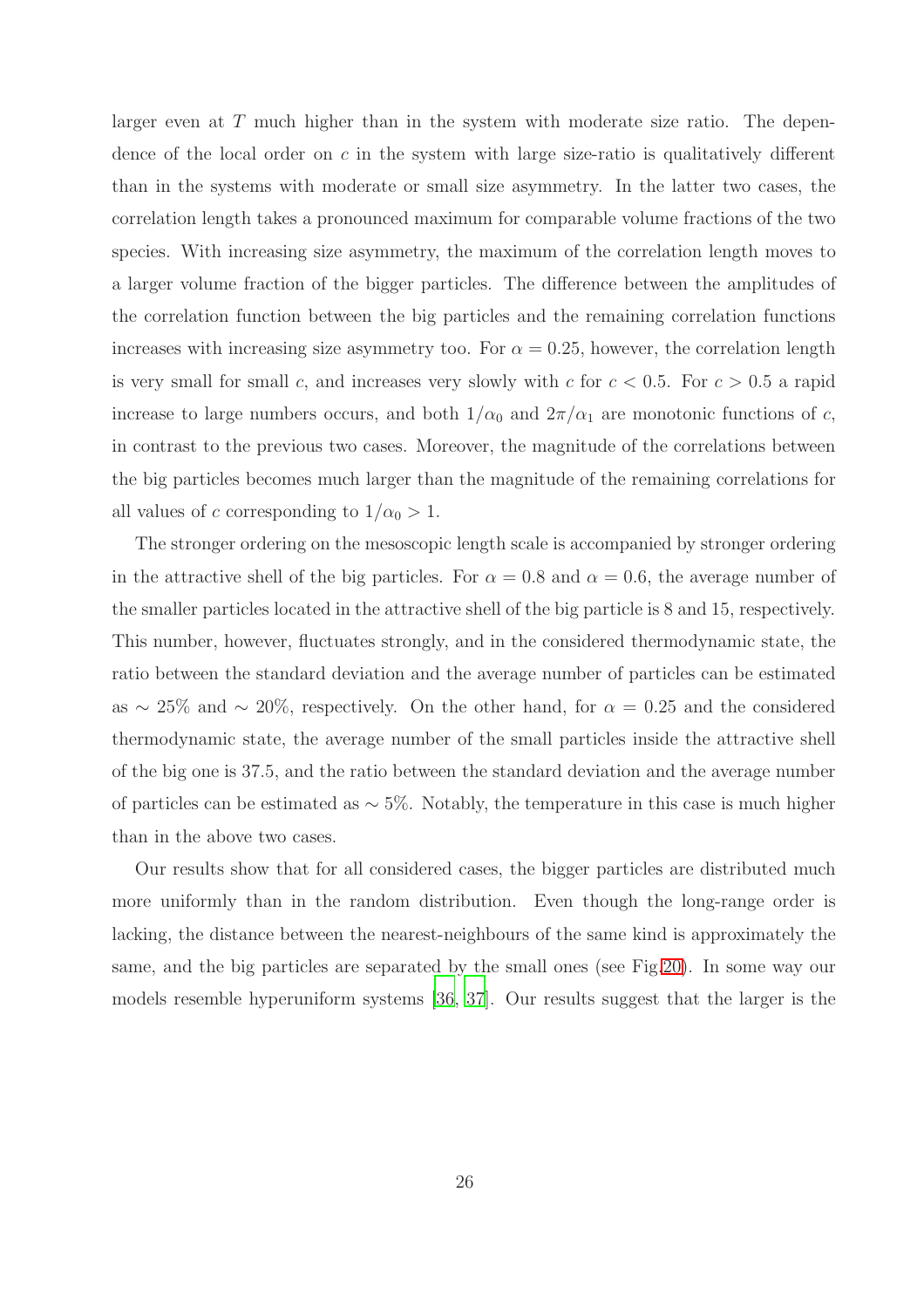size ratio, the more uniformly are distributed the larger particles.

- <span id="page-26-0"></span>[1] P. C. Royall, M. E. Leunissen, A.-P. Hynninen, M. Dijkstra, and A. van Blaaderen, *J. Chem. Phys.* 124, 244706 (2006).
- [2] M. Leunissen, C. Christova, A.-P. Hynninen, C. Royal, A. Campbell, A. Imhof, M. Dijkstra, R. van Roji, and A. van Blaaderen, *Nature* 437, 235 (2005).
- <span id="page-26-1"></span>[3] A. P. Hynninen, M. E. Leunissen, A. van Blaaderen, and M. Dijkstra, *Phys. Rev. Lett.* 96, 018303 (2006).
- <span id="page-26-2"></span>[4] K. Shimizu, M. Tariq, A. A. Freitas, A. A. H. P´adua, and J. N. C. Lopes, *J. Braz. Chem. Soc.* 27, 349 (2015).
- <span id="page-26-3"></span>[5] F. H. Stillinger and R. Lovett, *J. Chem. Phys.* 48, 3858 (1968).
- <span id="page-26-10"></span>[6] R. L. de Carvalho and R. Evans, *Mol. Phys* 83, 619 (1994).
- <span id="page-26-14"></span>[7] A. Ciach and G. Stell, *Int.J. Mod. Phys. B* 19, 3309 (2005).
- [8] A. Ciach, W. T. Gozdz, and G. Stell, *J. Phys.: Condens. Matter* 18, 1629 (2006).
- [9] A. Ciach and O. Patsahan, *Phys. Rev. E* 74, 021508 (2006).
- <span id="page-26-16"></span>[10] O. Patsahan and A. Ciach, *Phys. Rev. E* 86, 031504 (2012).
- <span id="page-26-4"></span>[11] O. Patsahan and A. Ciach, *J. Phys.: Condens. Matter* 19, 236203 (2007).
- <span id="page-26-5"></span>[12] A. M. Smith, A. A. Lee, and S. Perkin, *J. Phys. Chem. Lett.* 7, 2157 (2016).
- [13] M. V. Fedorov and A. A. Kornyshev, *J. Phys. Chem. B* 112, 11868 (2008).
- [14] M. V. Fedorov and A. A. Kornyshev, *Chem. Rev.* 114, 2978 (2014).
- <span id="page-26-7"></span>[15] J. M. Otero-Mato, H. Montes-Campos, O. Cabeza, D. Diddens, A. Ciach, L. J. Gallego, and L. M. Varela, *Phys. Chem. Chem. Phys.* 20, 30412 (2018).
- <span id="page-26-6"></span>[16] A. Ciach, *J. Mol. Liq.* 270, 138 (2018).
- <span id="page-26-8"></span>[17] H. Montes-Campos, J. M. Otero-Mato, T. Méndez-Morales, O. Cabeza, L. J. Gallego, A. Ciach, and L. M. Varela, *Phys. Chem. Chem. Phys.* 19, 24505 (2017).
- <span id="page-26-9"></span>[18] M. Bradley, A. M. Lazim, and J. Eastoe, *Polymers* 3, 1036 (2011).
- <span id="page-26-11"></span>[19] P. Attard, *Phys. Rev. E* 48, 3604 (1993).
- <span id="page-26-12"></span>[20] R. Evans, *Adv. Phys.* 28, 143 (1979).
- <span id="page-26-13"></span>[21] A. Ciach, *Soft Matter* 14, 5497 (2018).
- <span id="page-26-15"></span>[22] A. Ciach, W. T. Góźdź, and R.Evans, *J. Chem. Phys.* **118**, 3702 (2003).